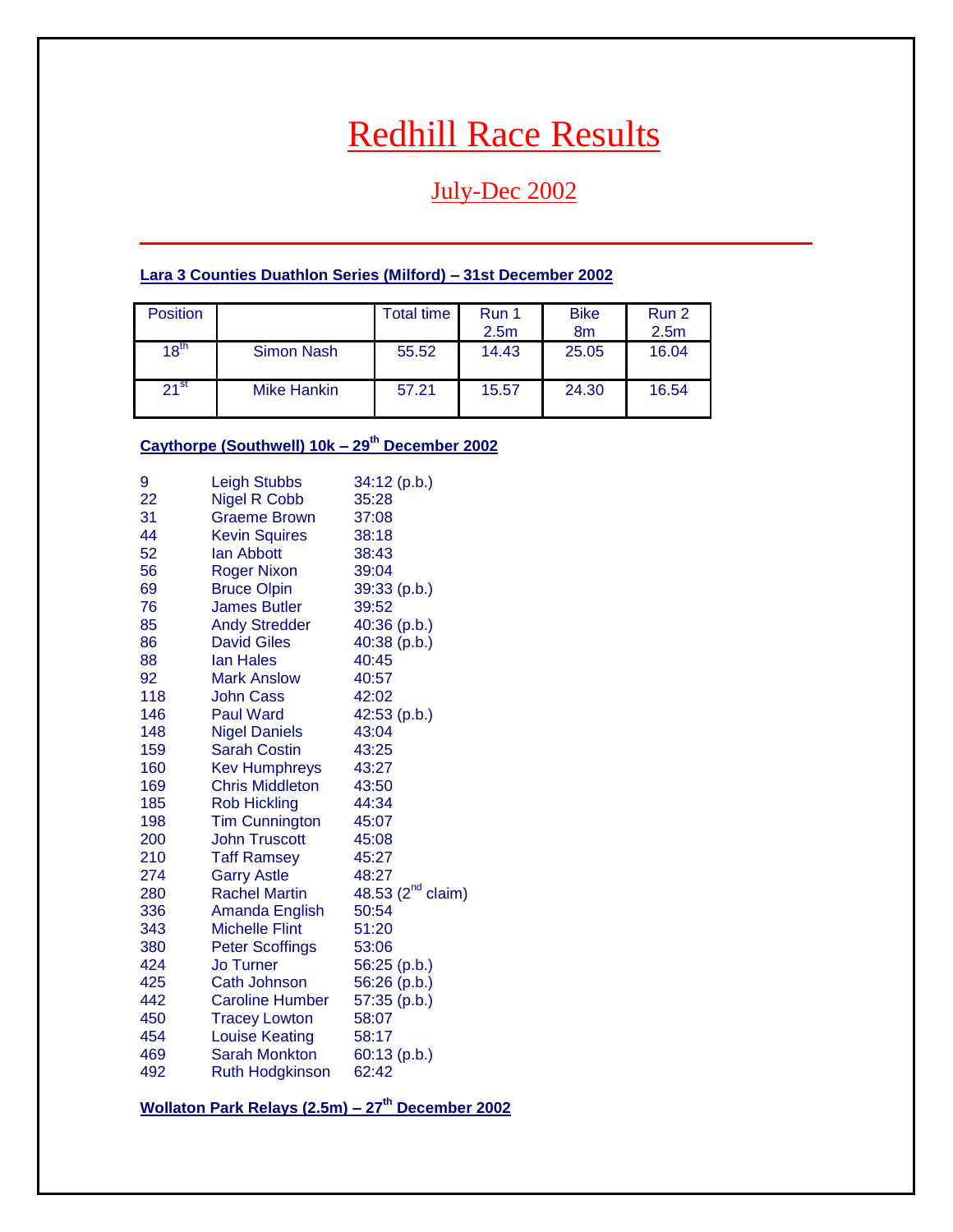The vets won their veteran category repeating last year's victory.

| 6 <sup>th</sup>  | <b>Redhill "A"</b>  | 16 <sup>th</sup> | <b>Redhill "B"</b>    | 22 <sup>nd</sup> | <b>Redhill "C"</b>    |
|------------------|---------------------|------------------|-----------------------|------------------|-----------------------|
|                  | 14.31 Tom Rawsterne |                  | 14.02 Stan Pascoe     |                  | 16.09 Rob Litchfield  |
|                  | 13.10 Paul Newton   |                  | 15.26 Andy Stredder   |                  | 15.09 Bruce Olpin     |
|                  | 14.40 Helen Burrell | 16.38            | <b>Chloe Nelson</b>   |                  | 17.03 Sarah Costin    |
|                  | 13.33 Mark Yates    | 14.19            | <b>Martyn McHale</b>  |                  | 14.25 Stan Pascoe     |
|                  |                     |                  |                       |                  |                       |
| 36 <sup>th</sup> | <b>Redhill "D"</b>  | $41^{st}$        | <b>Redhill "E</b>     | $29^{\text{th}}$ | <b>Redhill "Vets"</b> |
|                  | 18.49 Greg Shaw     |                  | 16.54 Kevin Humphreys |                  | 15.27 Arthur Hancock  |
|                  | 15.58 David Giles   |                  | 17.42 Pete Scoffings  |                  | 15.07 Noel McGuinness |
|                  | 18.25 Leona Sharpe  |                  | 22.21 Suzie Artis     |                  | 19.36 Amanda English  |

#### **Barrow 10k**

Paul Ward 43.00 (p.b.)

# **East Midlands X/Country, Long Eaton – 15th December 2002**

Long Eaton's course is renown as being muddy & this year was no exception. An early dip into the stream was followed by 2 miles of narrow muddy trails along side the river Trent. The infamous bank took everyone back to the finish where the ladies watched as the men then endured a  $2<sup>nd</sup>$  lap. Other club's members offered to join Redhill that morning as we had provided the only tent from which we keep warm as everyone else froze their butts off! Redhill dominated the men's field finishing  $1<sup>st</sup>$  in the senior men's race as well as  $1<sup>st</sup>$  in the B, C & D categories. The Vet men were  $2^{nd}$  behind Erewash & the ladies  $4^{th}$  equal. Present "leading teams", overall standings

Senior Ladies - Holme Pierrepont 22, Nottm University 30, Long Eaton 45, Formula One 54, Redhill 54, Erewash 79

Senior Men - Redhill 22, Nottm University 35, Holme Pierrepont 63,

Formula One, 82, Long Eaton 116

Vet Men - Erewash, Redhill, Sinfin

#### **Pos Mens Pos Ladies**

- 3 Paul Newton 16 Pearl Dixon
- 5 Ashley Deeeming 17 Ruth Sturt
- 6 Alan Maddocks 21 Liz Davies
- 8 Lee Stubbs 28 Amanda English
- 16 Martyn McHale
- 17 Ian Hales
- 34 Simon Nash
- 35 Arthur Hancock
- 36 Andy Stredder
- 38 Ian Abbott
- 57 Paul Mellors
- 63 Bob Hayes
- 68 Nigel Daniels
- 72 John Truscott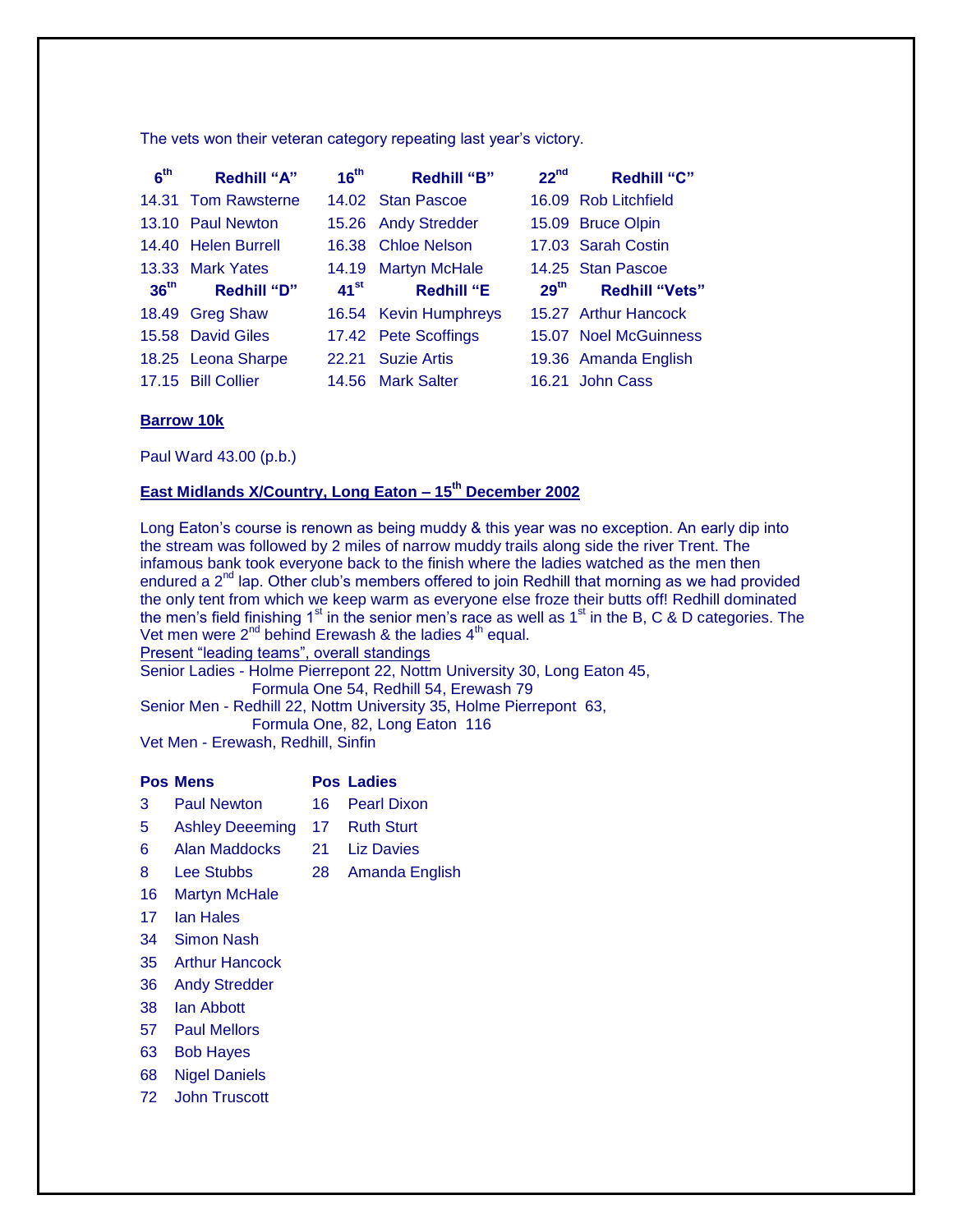- 73 Chris Middleton
- 79 Kevin Humphreys
- 85 Greg Shaw
- 86 Pete Scoffings

#### **Bolsover 10k – 15th December 2002**

The cold, windy & very wet morning made the return  $\frac{1}{2}$  of this course a far stiffer test than the 1<sup>st</sup> 5k. Andy lead the small Redhill contingent home winning the Vet prize as well as finishing  $4<sup>th</sup>$ overall. Many other club members were suffering, either from hangovers from the Christmas party or the effects of running the East Mids X/Country at Long Eaton, or both!

32.53 Andy Wetherill (1<sup>st</sup> Vet) 43.21 Mike Hankin 48.00 Mike Monks 49.37 Dennis Reeson 60.57 Phil Hopewell (p.b.)

#### **Keyworth Turkey Trot ½ marathon – 8 th December 2002**

The cold weather didn't stop Nigel winning the V60 prize & yet another clutch of personal bests. The performances of the day however belong to Bruce who dipped below 1:30 & to the ladies in Chloe who took another 4 minutes off her personal best & to Sarah who finished in 1:38 in her first ½ marathon.

| <b>Nigel Cobb</b>     | 1:18:22                    |
|-----------------------|----------------------------|
| <b>Mark Yates</b>     | 1:20:20                    |
| lan Hales             | 1:21:08                    |
| <b>Kevin Squires</b>  | 1:27:01                    |
| <b>Bruce Olpin</b>    | 1:29:33 p.b.               |
| <b>Arthur Hancock</b> | 1:30:45                    |
| Chloe Nelson          | 1:30:46 (p.b) $(4th$ Lady) |
| <b>Bob Litchfield</b> | 1:33:19                    |
| <b>John Cass</b>      | 1:33:40                    |
| <b>Nigel Daniels</b>  | 1:34:50 $(1st V60)$        |
| <b>Sarah Costin</b>   | 1:38:37 p.b.               |
| Mike Hankin           | 1:38:42                    |
| <b>Pat McGovern</b>   | 1:39:23                    |
| <b>Colin Shipman</b>  | 1:43:40                    |
| <b>Garry Astle</b>    | $1:45:13$ p.b.             |
| Mike Monks            | 1:45:43                    |
| <b>John Truscott</b>  | 1:46:02                    |
| <b>Denis O'Neil</b>   | 1:48:00                    |
| Amanda English        | 1:57:38                    |

#### **Leeds Abbey Dash 10k – 1 st December 2002**

84 Nigel Cobb 35.10

#### **Nene Valley 10 mile – 1 st December 2002**

Helen not only won the ladies race by over 5 minutes from the  $2<sup>nd</sup>$  lady finisher but then managed to monopolize A.W. with a half page article including interview!

Helen Burrell  $61.52$ . (1<sup>st</sup> lady)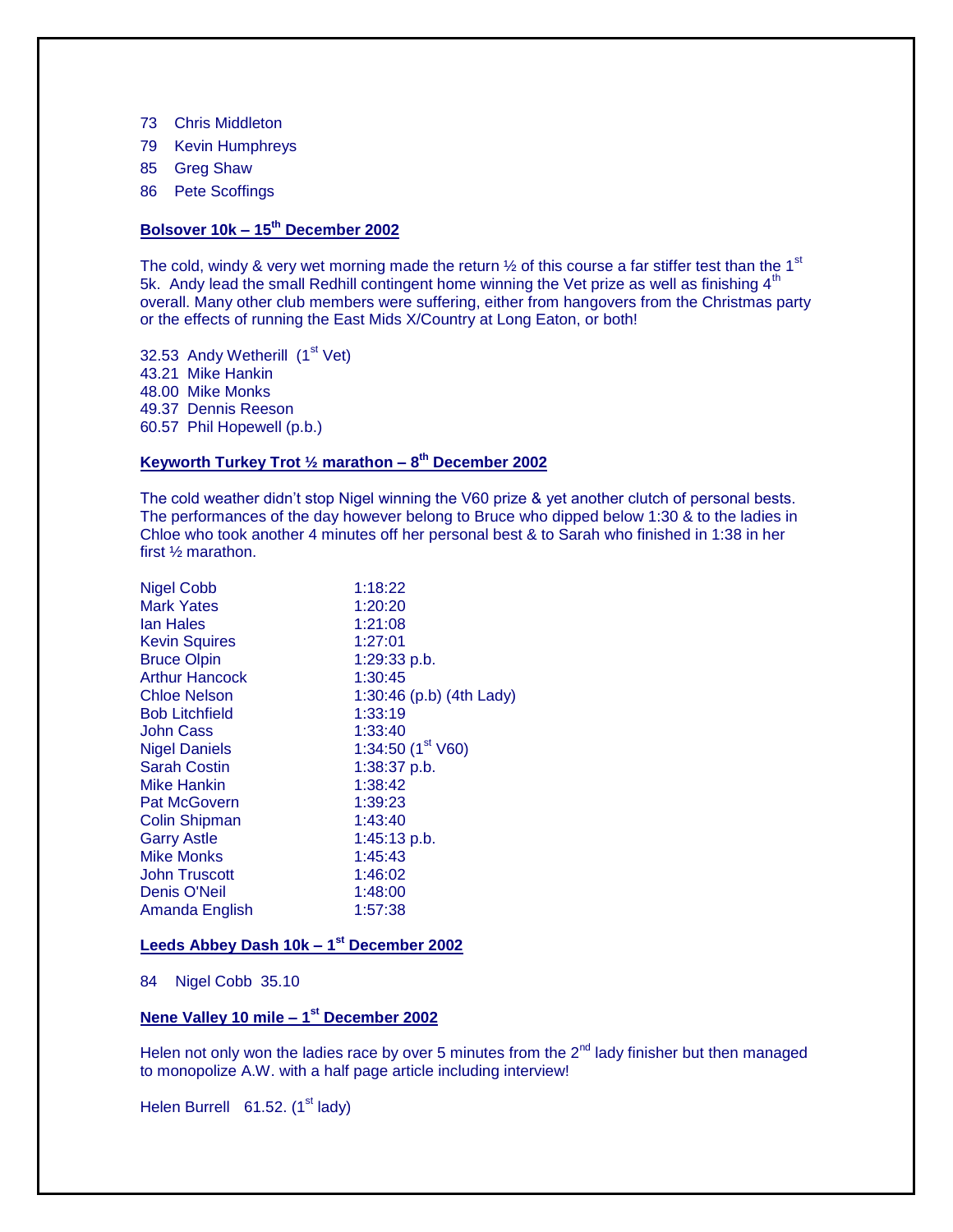### **North Midlands X-Country, Berry Hill – 30th November 2002**

On a course described by many to be the best they had run on so far this year & with strong fields present in both the ladies & mens races, the vet men were again 2<sup>nd</sup> on the day to maintain their 2<sup>nd</sup> position overall.

Present "leading teams", overall standings

Ladies - Derby 68, Harboro 147, Kettering 202, Corby 235, Redhill 236, Notts 263 Vet Men - Mansfield, 322, Redhill 353, Derby 401, Notts 516 Senior men - "A" Team  $8^{\text{th}}\,$  1169, "B" Team 16 $^{\text{th}}$  2212

|                | <b>Pos Mens</b>        |    | <b>Pos Ladies</b>    |
|----------------|------------------------|----|----------------------|
| 7 <sup>1</sup> | <b>Andy Weatherill</b> | 6  | <b>Helen Burrell</b> |
| 28.            | Alan Maddocks          | 38 | <b>Sarah Costin</b>  |
| 32             | Lee Stubbs             | 57 | <b>Ruth Sturt</b>    |
| 64             | lan Hales              | 66 | <b>Pearl Dixon</b>   |
| 72             | <b>Nigel Swinscoe</b>  | 81 | Amanda English       |
| 79             | <b>Martyn McHale</b>   |    |                      |
| 80             | <b>Kevin Squires</b>   |    |                      |
| 93             | <b>Stan Pascoe</b>     |    |                      |

- 97 Noel McGuiness
- James Butler
- Clive Greyson
- Andrew Stredder
- Trev Onions
- Ian Abbbott
- Bob Litchfield
- Mike Hankin
- David Tetley
- John Cass
- Bob Hayes
- Nigel Daniels
- Kevin Humphreys
- Maurice Lever
- Bob Hickling

### **Leicester marathon – 24th November 2002**

Dave repeated his excellent 15<sup>th</sup> placing from last year & Caroline recorded a p.b. (We told her those hill seasons would pay off!)

Dave Walsh 3:04:39

# **Leicester ½ marathon – 24th November 2002**

Caroline Humber 2:12:58 p.b.

### **Clowne ½ marathon – 24th November 2002**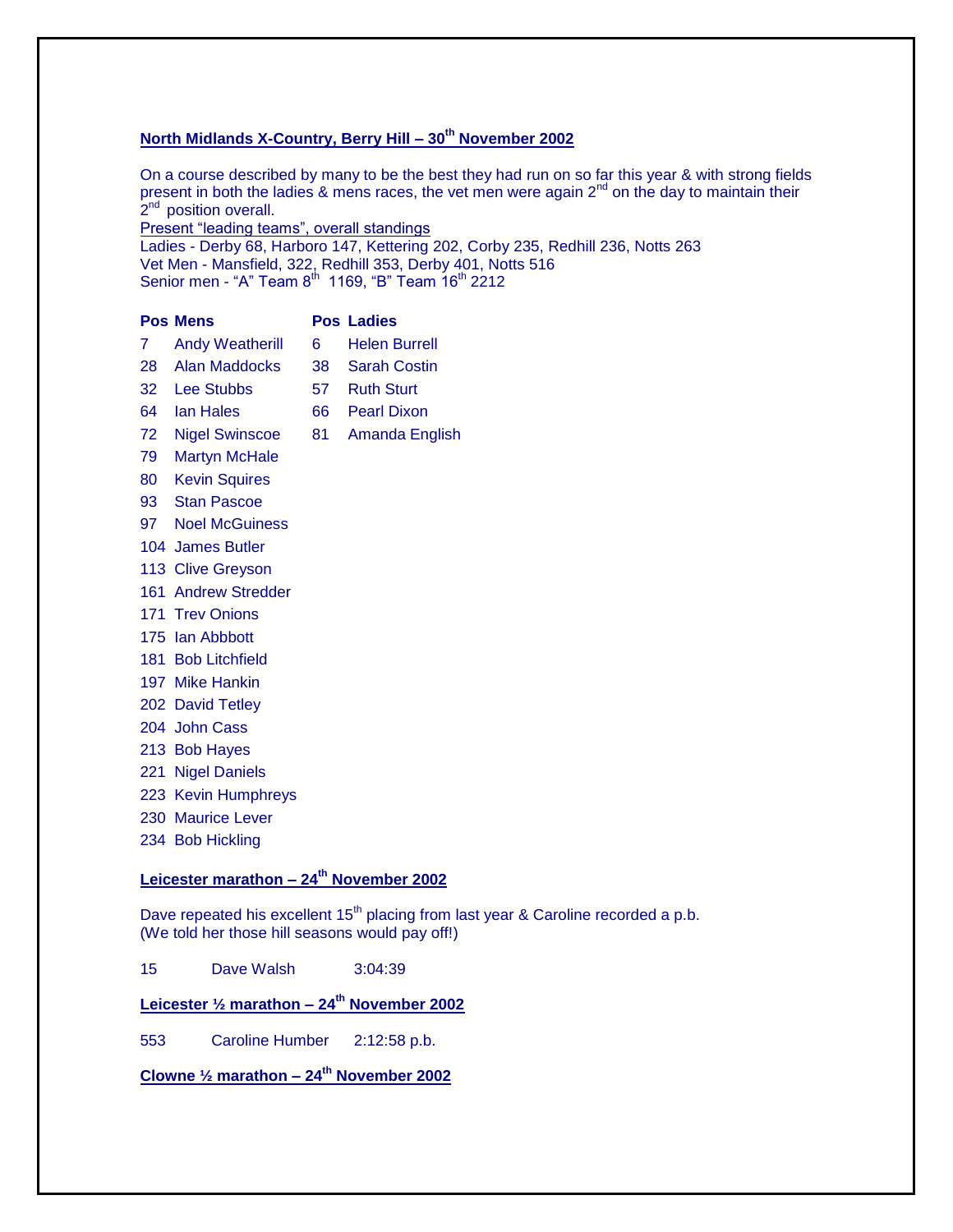Andy Weatherill raced & won (for the 4<sup>th</sup> year running!) on this hilly  $\frac{1}{2}$  marathon course. (Also running back into form would appear to be Taff, watch out everyone!)

| -1  | <b>Andy Weatherill</b> | 73.14                        |
|-----|------------------------|------------------------------|
| 46  | <b>Helen Burrell</b>   | 86.56 (5 <sup>th</sup> lady) |
| 134 | <b>Bob Hayes</b>       | 95.10                        |
| 232 | <b>Taff Ramsey</b>     | 105.15                       |
| 235 | <b>Mike Monks</b>      | 106.40                       |
| 246 | <b>John Truscott</b>   | 107.43                       |

#### **Ladies Midland 5m – Wollaton Park – 23rd November 2002**

The ladies ran well finishing 3 in the top 10 but were denied a certain team prize due to an unfortunate illness

to their  $4<sup>th</sup>$  team member.

| 3 Helen Burell  | 29:29 |
|-----------------|-------|
| 9 Chloe Nelson  | 32:55 |
| 10 Sarah Costin | 32:59 |

### **Midland 7m – Wollaton Park – 23rd November 2002**

The men's team finished  $4<sup>th</sup>$  overall.

| 22 | <b>Mark Yates</b>     |       |
|----|-----------------------|-------|
| 26 | <b>Leigh Stubbs</b>   | 39:28 |
| 37 | <b>Terry Smith</b>    | 40:30 |
| 38 | <b>Paul Newton</b>    | 40:31 |
| 40 | <b>Nigel Cobb</b>     | 40:40 |
| 46 | <b>Martyn McHale</b>  | 41:05 |
| 47 | <b>Nigel Swinscoe</b> | 41:19 |
| 52 | <b>Kevin Squires</b>  | 42:21 |
| 62 | <b>Noel McGuiness</b> | 43:38 |
| 72 | James Butler          | 45:20 |
| 76 | <b>Bruce Olpin</b>    | 46:10 |
| 86 | <b>Andy Stredder</b>  | 47:46 |
| 91 | <b>Bob Litchfield</b> | 50:21 |
| 92 | Dave Tetley           | 50:22 |
| 93 | Mike Hankin           | 50:29 |
|    |                       |       |

#### **Worksop ½ marathon – 17th November 2002,**

The re-arranged County ½ marathon championships provided yet another success for Andy Weatherill who won the Vet race & was  $2<sup>nd</sup>$  overall in the County Championship. Nigel won the V60 prize & personal bests were also run by Bruce, John C, Chloe, Richard & Andy.

*Place Time Name* 1:11:27 Wetherill, Andrew 1:22:34 Gillespe, Peter 1:30:45 Olpin, Bruce - p.b. 1:32:30 Cass, John - p.b. 185 1:34:26 Nelson, Chloe - p.b. (12<sup>th</sup> lady) 1:34:39 Daniels, Nigel 1:35:53 Beale Richard - p.b. 1:37:44 McGovern, Pat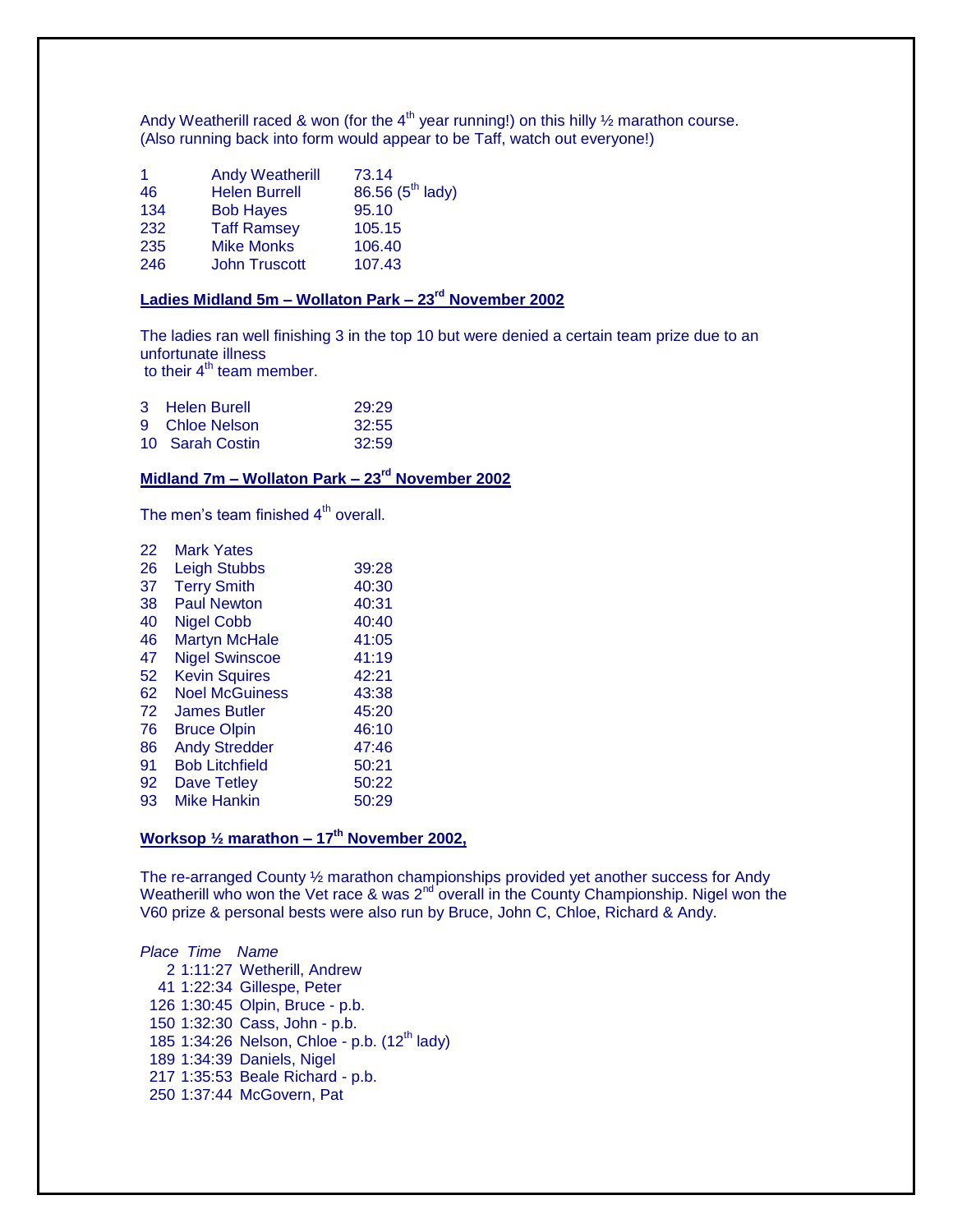1:37:54 Stredder Andy - p.b. 1:42:21 Truscott, John 1:42:43 English, David 1:42:55 Shipman Colin 1:47:14 Moon, Brian

#### **Helen Burrell wins England team Gold at British & Ireland Masters X/Country Championships, Ballymeena! – 16th November 2002**

Congratulations to Helen Burrell who ran for England in the Masters X/Country International in Ballymeena (Ireland) finishing 11<sup>th</sup> overall & 5<sup>th</sup> in her age category. She was part of the English team that won the Gold Team medal.

### **Heanor "Christmas Pudding" 10k – 17th November 2002**

On a cold morning, those that did not fancy the 13.1 miles of the re-arranged Worksop  $\frac{1}{2}$ marathon ventured to Heanor where the "undulating" 10k course & off road mud was offset by the incentive of a Christmas Pudding for all finishers. The course mind you did not stop Amanda recording a p.b. & Sarah also getting within 4 seconds of her personal best (as several of us discovered in the second half of the race!)

#### **Positions**

| 16.                 | <b>Leigh Stubbs</b>        | 35.52         |
|---------------------|----------------------------|---------------|
| 17.                 | <b>Terry Smith</b>         | 35.53         |
| 21.                 | <b>Martyn McHale</b>       | 36.16         |
| 24.                 | Steven Humber              | 37.02         |
| 28.                 | <b>Clive Greyson</b>       | 37.51         |
| 53.                 | <b>Roger Nixon</b>         | 40.18         |
| 66.                 | <b>Rob Litchfield</b>      | 41.44         |
| 74.                 | lan Abbott                 | 42.20         |
| 83. $(5^{th}$ lady) | <b>Sarah Costin</b>        | 42.57         |
| 84.                 | Mike Hankin                | 43.03         |
| 92.                 | Kevin<br><b>Humphreys</b>  | 43.44         |
| 97.                 | <b>Robert Hayes</b>        | 43.54         |
| 129.                | Timothy<br>Cunningham      | 45.56         |
| 143.                | Sandra<br><b>Schneider</b> | 46.47         |
| 185.                | <b>Michael Monks</b>       | 49.01         |
| 186.                | <b>Garry Astle</b>         | 49.03         |
| 223.                | Amanda<br>English          | 50.36<br>p.b. |
| 225.                | <b>Dennis Reeson</b>       | 50.45         |
| 337.                | Caroline<br>Humber         | 61.00         |
| 348.                | Sarah Monkton              | 61.35         |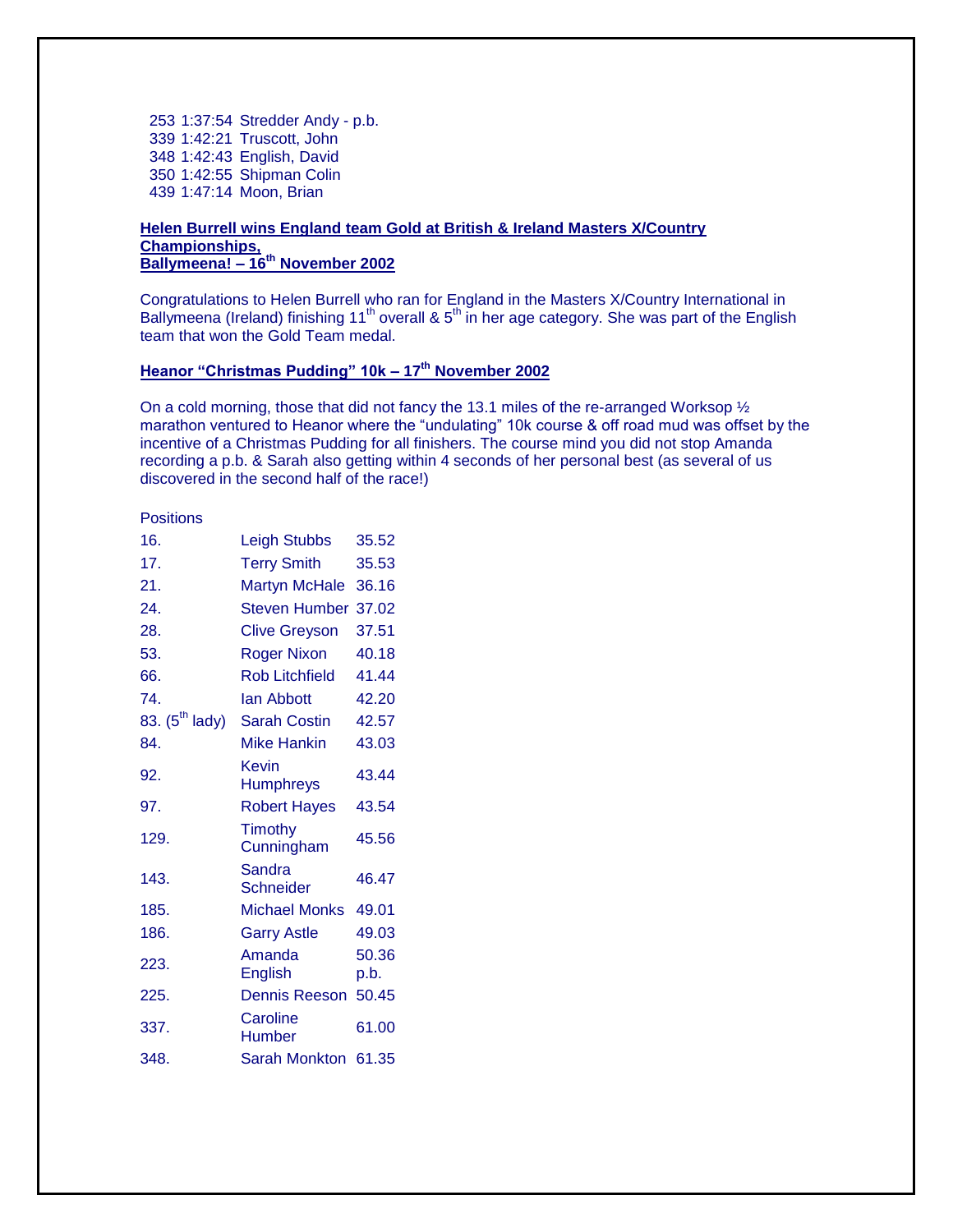#### **Heaton Harriers 10k, Newcastle - 10th November 2002**

101<sup>st</sup> Mike Hankin 44.24

**National Cross Country Relays (Berry Hill) – 9 th November 2002**

|                  | <b>Senior Ladies (62 Teams)</b>       |               |     |             |
|------------------|---------------------------------------|---------------|-----|-------------|
| $\frac{38}{10}$  | <b>Redhill Road Runners</b>           |               | 'A' | 36:25       |
|                  | <b>H</b> Burrell                      | (28) 11:11    |     |             |
|                  | F Garland                             | (39) 12:49    |     |             |
|                  | C Nelson                              | $(38)$ 12:25  |     |             |
|                  | 55 <sup>th</sup> Redhill Road Runners |               | 'B' | 40:17       |
|                  | <b>S</b> Costin                       | $(61)$ 12:41  |     |             |
|                  | <b>G</b> Salter                       | $(59)$ 14:10  |     |             |
|                  | L Tomlinson                           | $(55)$ 13:26  |     |             |
|                  | <b>Senior Mens (106 Teams)</b>        |               |     |             |
| $\frac{56}{th}$  | <b>Redhill Road Runners</b>           |               |     | 'A' 1:11:19 |
|                  | <b>M</b> Yates                        | (68) 17:38    |     |             |
|                  | <b>S</b> Humber                       | $(74)$ 18:50  |     |             |
|                  | <b>T</b> Smith                        | (71) 18:25    |     |             |
|                  | A Wetherill                           | $(56)$ 16:26  |     |             |
| $87^{\rm th}$    | <b>Redhill Road Runners</b>           |               |     | 'B' 1:16:15 |
|                  | L Stubbs                              | $(87)$ 18:32  |     |             |
|                  | N Cobb                                | $(84)$ 18:46  |     |             |
|                  | C Greyson                             | $(91)$ 20:00  |     |             |
|                  | <b>S</b> Pascoe                       | $(89)$ 18:57  |     |             |
| $93^{\text{rd}}$ | <b>Redhill Road Runners</b>           |               |     | 'C' 1:19:04 |
|                  | <b>K</b> Squires                      | (97) 18:59    |     |             |
|                  | <b>P</b> Mellors                      | $(103)$ 20:13 |     |             |
|                  | A Stredder                            | $(102)$ 20:43 |     |             |
|                  | <b>B</b> Olpin                        | (95) 19:09    |     |             |
|                  |                                       |               |     |             |

#### **Shepshed (7m ) – 3 rd November 2002**

| <b>Roger Nixon</b>  | 46.08 |
|---------------------|-------|
| David Giles         | 49.30 |
| <b>Pat McGovern</b> | 51.40 |

#### **Dublin Marathon**

Mark Redwood 3.19.00

**Dove Dale Dash (4.75m) – 3 rd November 2002**

On an extremely muddy course & with a swollen river to run through 978 ran, including 22 from our club.

A full bus of 54 went for the day which stopped as usual in Ashbourne for some after race "refreshments."

- 32 Paul Newton
- 47 Ian Hales
- 95 Richard Hammond
- 97 Paul Mellors<br>100 Richard May
- **Richard Mayes**
- 130 Stan Pascoe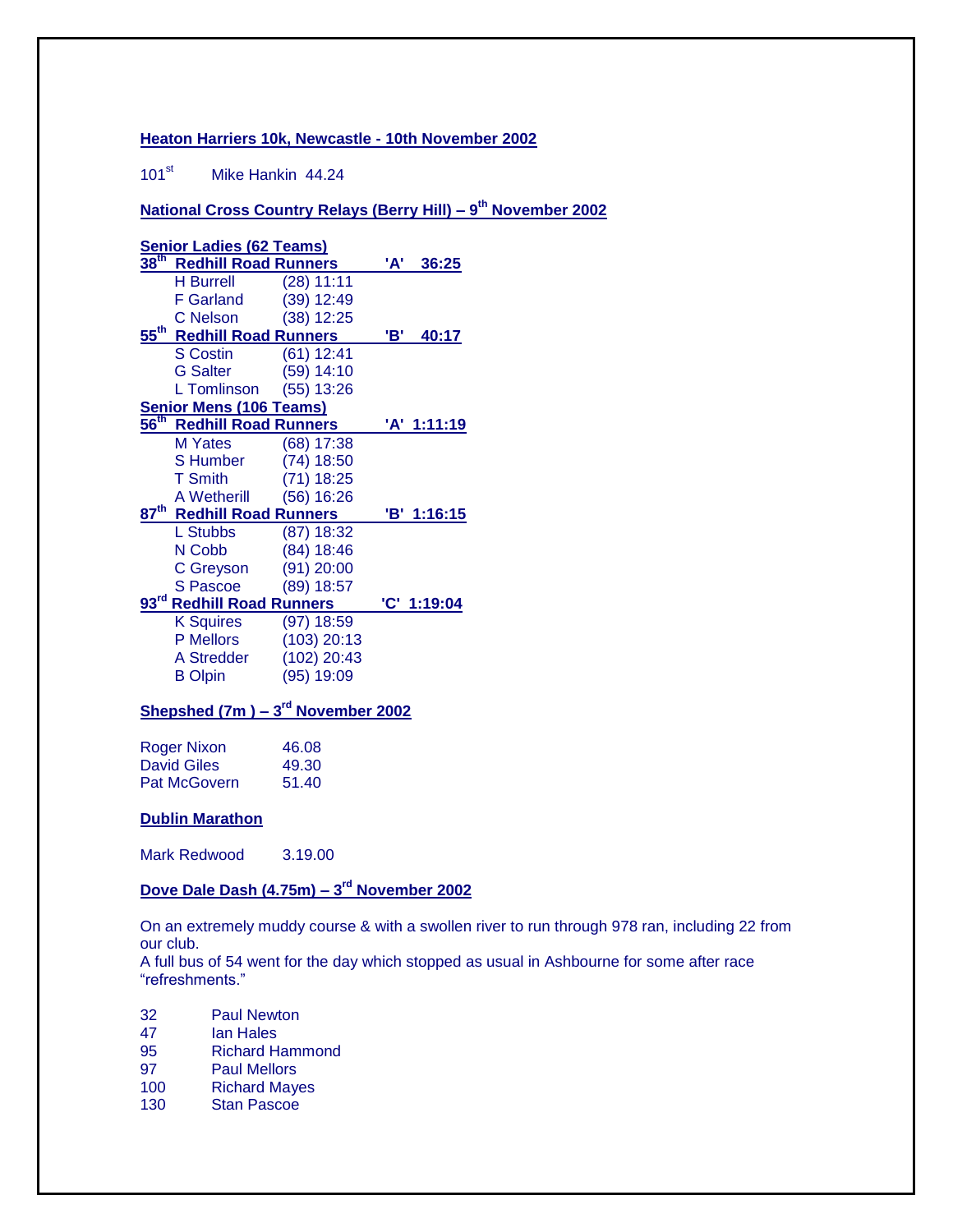| 256 | Dave English            |
|-----|-------------------------|
| 299 | <b>Chloe Nelson</b>     |
| 316 | <b>Dave Tetley</b>      |
| 337 | <b>Bruce Olpin</b>      |
| 348 | <b>Mike Hankin</b>      |
| 352 | Sarah Costin            |
|     | <b>John Truscott</b>    |
| 508 | <b>Chris Middleton</b>  |
| 509 | <b>Paul Hodgkinson</b>  |
| 536 | <b>Kevin Humphreys</b>  |
| 554 | Liz Davis               |
| 581 | Amanda English          |
| 588 | <b>Louise Tomlinson</b> |
| 622 | <b>Steve Cope</b>       |
| 700 | Dawn Hart               |
| 785 | <b>Phil Hopewell</b>    |

#### **North Midlands X-Country, Sutton Lawns – 2 nd November 2002**

On a muddy course from the previous weeks heavy rain, the ladies raced well to finish  $3<sup>rd</sup>$  on the day & move up to 4<sup>th</sup> in the series. The vet men were 2<sup>nd</sup> on the day & are now also 2<sup>nd</sup> overall. Present standings

(Ladies - Derby 36, Harboro 54, Kettering 119, Redhill 132, Corby 135) (Vet Men - Mansfield, 234, Redhill 246, Derby 262, Notts 377, Matlock 681) (Senior men - "A" Team  $11<sup>th</sup>$  821)

|    | <b>Pos Mens</b>        |    | <b>Pos Ladies</b>    |
|----|------------------------|----|----------------------|
| 3. | <b>Andy Weatherill</b> | 3. | <b>Helen Burrell</b> |
| 40 | <b>Paul Newton</b>     | 25 | <b>Chloe Nelson</b>  |
| 56 | <b>Lee Stubbs</b>      | 32 | Sarah Costin         |
| 62 | <b>Nigel Swinscoe</b>  | 71 | <b>Gina Salter</b>   |
| 74 | <b>Stan Pascoe</b>     | 76 | Amanda English       |
| 86 | <b>Noel McGuiness</b>  |    |                      |
|    | 126 Kevin Squires      |    |                      |
|    | 138 Clive Greyson      |    |                      |
|    | 142 Bruce Olpin        |    |                      |
|    | 147 Trevor Onions      |    |                      |
|    | 149 Andrew Stredder    |    |                      |
|    | 153 Bob Litchfield     |    |                      |
|    | 186 Pat McGovern       |    |                      |
|    | 191 Bob Hayes          |    |                      |
|    | 197 David Tetley       |    |                      |
|    | 200 Mike Hankin        |    |                      |

Kevin Humphreys

Maurice Lever

#### **Hope Moors & Tors Challenge, (20 miles) - 6 th October 2002**

On a clear, sunny & still day Dave Walsh enjoyed the fantastic views during the 3,700 feet ascents of Mam Tor, Kinder Scout and Lose Hill to finish 21<sup>st</sup> in this 20 mile race.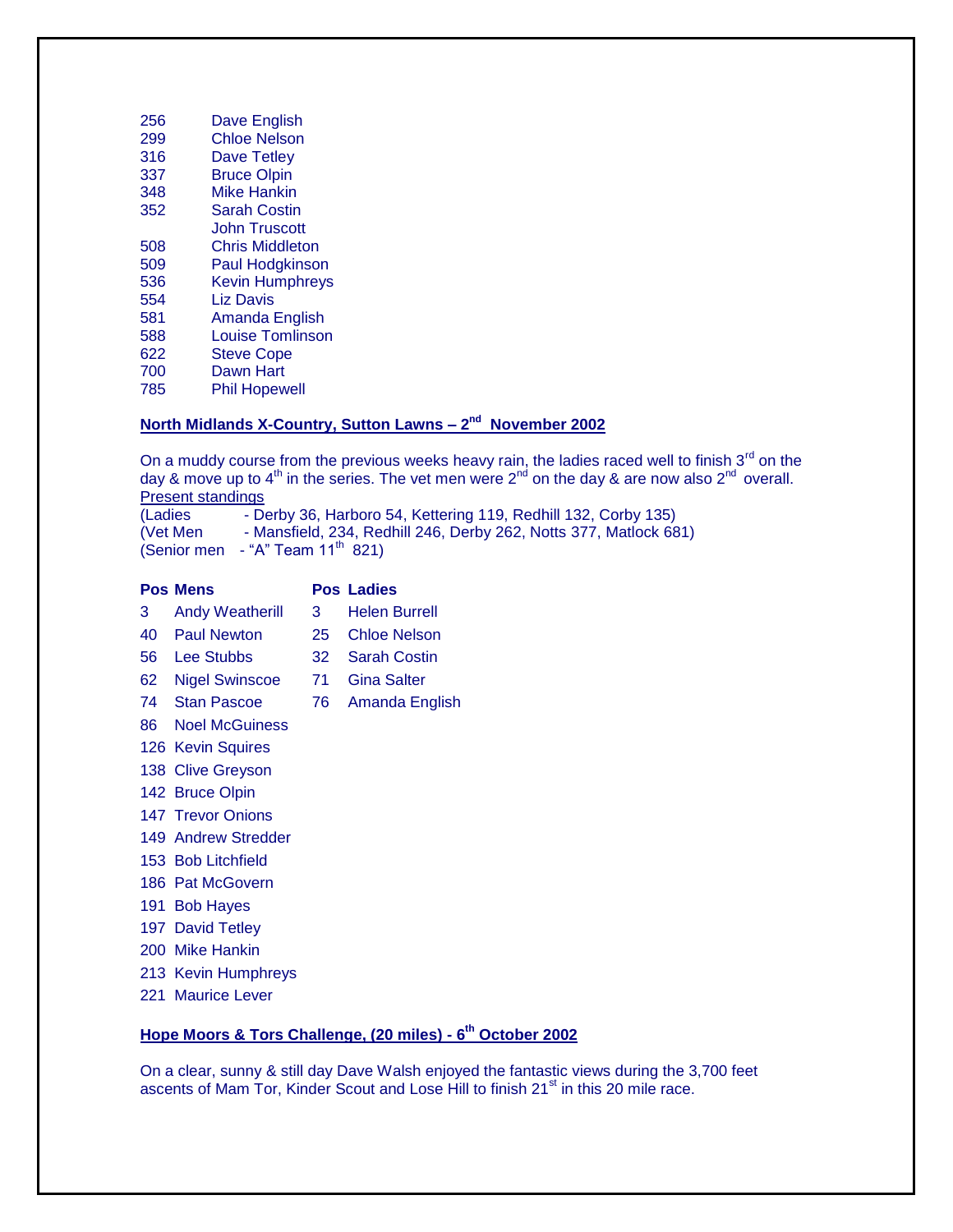21<sup>st</sup> Dave Walsh 3:34:00.

# **Scott King 5 mile (Hucknall) – 19th October 2002**

Another excellent Redhill turn out saw Andy win the men's Vet 40 prize whilst Louise & Rachel finished  $1^{st}$  &  $2^{nd}$  in the under 21 ladies category.

#### **Pos**

| 5   | 25:46 Andy Weatherill (1 <sup>st</sup> vet 40)         |
|-----|--------------------------------------------------------|
| 14  | 28:15 Martyn McHale                                    |
| 15  | 28:18 Terry Smith                                      |
| 22  | 29:06 Graeme Brown                                     |
| 23  | 29:10 Barrie Moss                                      |
| 24  | 29:11 Pete Gillespie                                   |
| 31  | 30:14 Ian Hales                                        |
|     | 30:40 Richard Hammond                                  |
| 40  | 31:12 Roger Nixon                                      |
| 39  | 31:08 James Butler                                     |
| 52  | 32:12 Bruce Olpin p.b.                                 |
| 58  | 32:52 David Giles                                      |
| 59  | 33:00 John Cass                                        |
| 60  | 33:10 Mike Hankin                                      |
| 65  | 33:42 Rob Hayes                                        |
| 68  | 34:04 Kevin Humphreys                                  |
| 71  | 34:19 Paul Ward                                        |
| 105 | 36:26 Paul Hodgkinson                                  |
| 125 | 37:51 Peter Scoffings                                  |
| 126 | 37:52 Louise Tomlinson (1 <sup>st</sup> under 21 lady) |
| 114 | 38:45 Gary Astle                                       |
| 152 | 39:28 Dennis Reeson                                    |
| 168 | 40:55 Amanda English                                   |
| 169 | 40:59 Dawn Hales                                       |
| 197 | 43:48 Rachel Lockhart (2 <sup>nd</sup> under 21 lady)  |
| 227 | 46:49 Philip Hopewell                                  |
| 231 | 47:09 Sarah Monkton                                    |
| 232 | 47:09 Caroline Humber                                  |
| חבר | 10:28 Duth Hodakincon                                  |

- 250 49:28 Ruth Hodgkinson
- 251  $49:39$  Leonie English (Amanda's daughter, 1<sup>st</sup> ever run!)

# **Lara 3 Counties Duathlon Series (Heath End) – 19th October 2002**

| <b>Position</b>  |             | <b>Total time</b> | Run 1<br>3m | <b>Bike</b><br>11 <sub>m</sub> | Run 2<br>3 <sub>m</sub> |
|------------------|-------------|-------------------|-------------|--------------------------------|-------------------------|
| q <sup>th</sup>  | Simon Nash  | 72.21             | 18.50       | 33.35                          | 19.56                   |
| $13^{\text{th}}$ | Mike Hankin | 75.30             | 20.49       | 33.09                          | 21.32                   |

# **Shelton Striders 10k – 13th October 2002**

| <b>Helen Cawthorne</b> | 37.40 (3 <sup>rd</sup> lady) |
|------------------------|------------------------------|
| <b>David Giles</b>     | 41.48                        |
| Mike Monks             | 47.31                        |
| Dennis Reeson          | 48.59                        |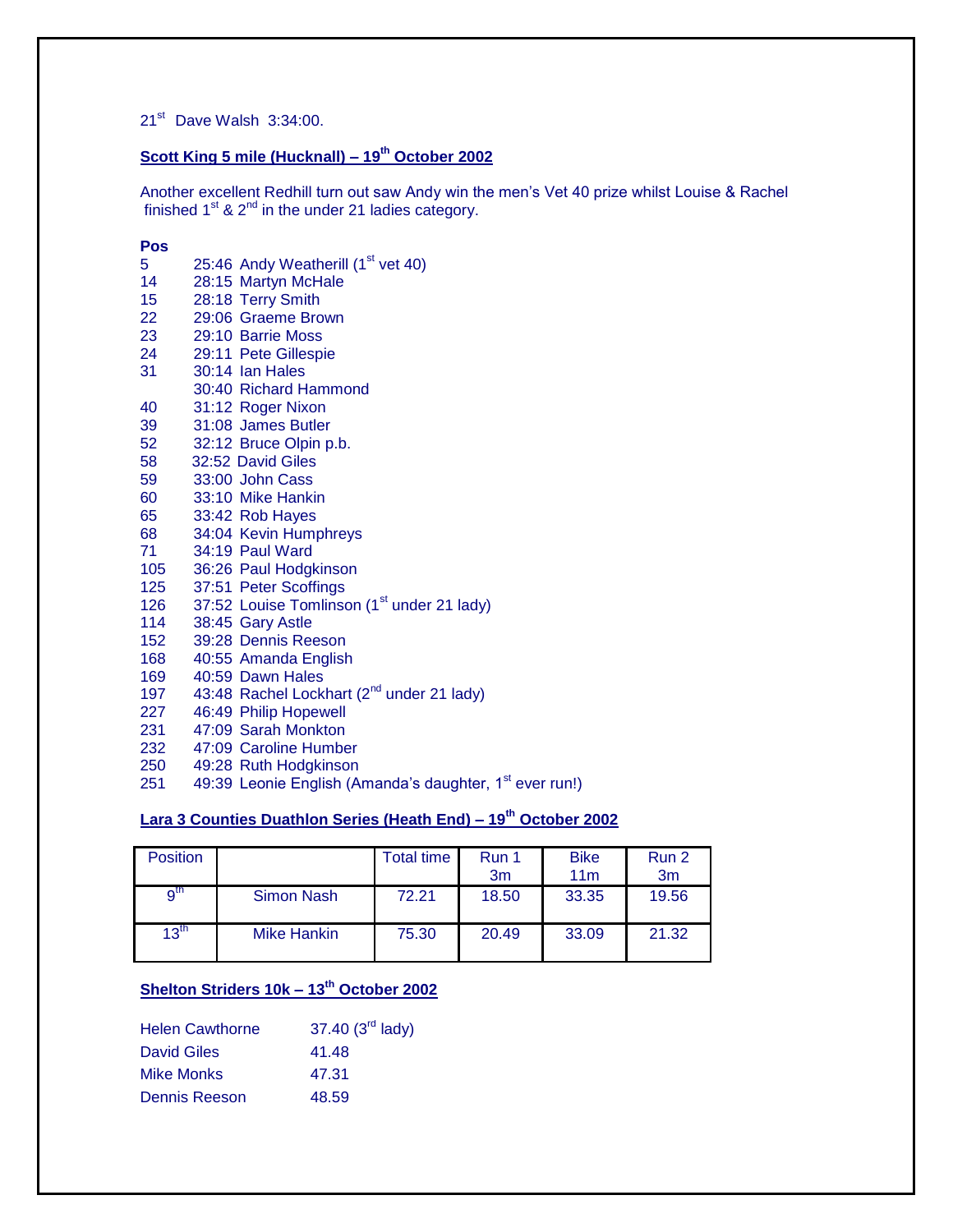# **Bridlington 1/2 Marathon – 13th October 2002**

| <b>Bob Litchfield</b>   | 1:33:02 |
|-------------------------|---------|
| <b>Bill Collier</b>     | 1:35:20 |
| Jas Klair               | 2:25:00 |
| <b>Steve Cartwright</b> | 2:25:00 |

# **North Midlands X-Country, Markeaton Park, Derby – 12th October 2002**

|      | <b>Pos Mens</b>          |      | <b>Pos Ladies</b>   |
|------|--------------------------|------|---------------------|
| 5    | <b>Andy Weatherill</b>   | 5.   | Helen Burrell       |
| 25   | Alan Maddocks            | 30 - | Fliss Garland       |
| 38   | <b>Mark Yates</b>        | 37   | <b>Chloe Nelson</b> |
| 52 - | <b>Paul Newton</b>       | 38   | <b>Sarah Costin</b> |
| 74   | <b>Kevin Squires</b>     | 73.  | Gina Salter         |
| 77   | <b>Martin McHale</b>     | 79   | Amanda English      |
| 78   | <b>Nigel Swinscoe</b>    |      |                     |
| 80   | <b>Stan Pascoe</b>       |      |                     |
|      | 108 Noel McGuiness       |      |                     |
|      | 134 James Butler         |      |                     |
|      | <b>174 Trevor Onions</b> |      |                     |
|      | 186 Andrew Stredder      |      |                     |
|      | 187 Bruce Olpin          |      |                     |
|      | 195 Clive Greyson        |      |                     |
|      | 206 John Cass            |      |                     |
|      | 222 David Tetley         |      |                     |
|      | 243 Kevin Humphreys      |      |                     |
|      | 246 Maurice Lever        |      |                     |

#### **Goose Fair Gallop 10k – 6 th October 2002**

On an ideal autumn morning Helen Cawthorne won the ladies race, Nigel the V60 prize & new personal bests were achieved by Bruce, Andy S & Philippa.

| 7   | Julian Richardson      | 35.17                        |
|-----|------------------------|------------------------------|
| 9   | <b>Terry Smith</b>     | 36.08                        |
| 17  | <b>Kevin Squires</b>   | 37.23                        |
| 25  | <b>Mark Slater</b>     | 38.27 $(2^{nd}$ claim)       |
| 29  | <b>Helen Cawthorne</b> | 38.42 (1 <sup>st</sup> Lady) |
| 48  | <b>Bruce Olpin</b>     | 41.38 p.b.                   |
| 56  | <b>Andrew Stredder</b> | 42.17 p.b.                   |
| 62  | David Giles            | 43.00                        |
| 70  | <b>Kevin Humphreys</b> | 43.38                        |
| 72  | <b>Nigel Daniels</b>   | 44.00 (1 <sup>st</sup> V60)  |
| 161 | <b>Andy Barks</b>      | 51.34                        |
|     | 142 Dennis Reeson      | 49.22                        |
|     | 169 Philippa Fabb      | 52.27 p.b.                   |
|     | <b>John Truscott</b>   |                              |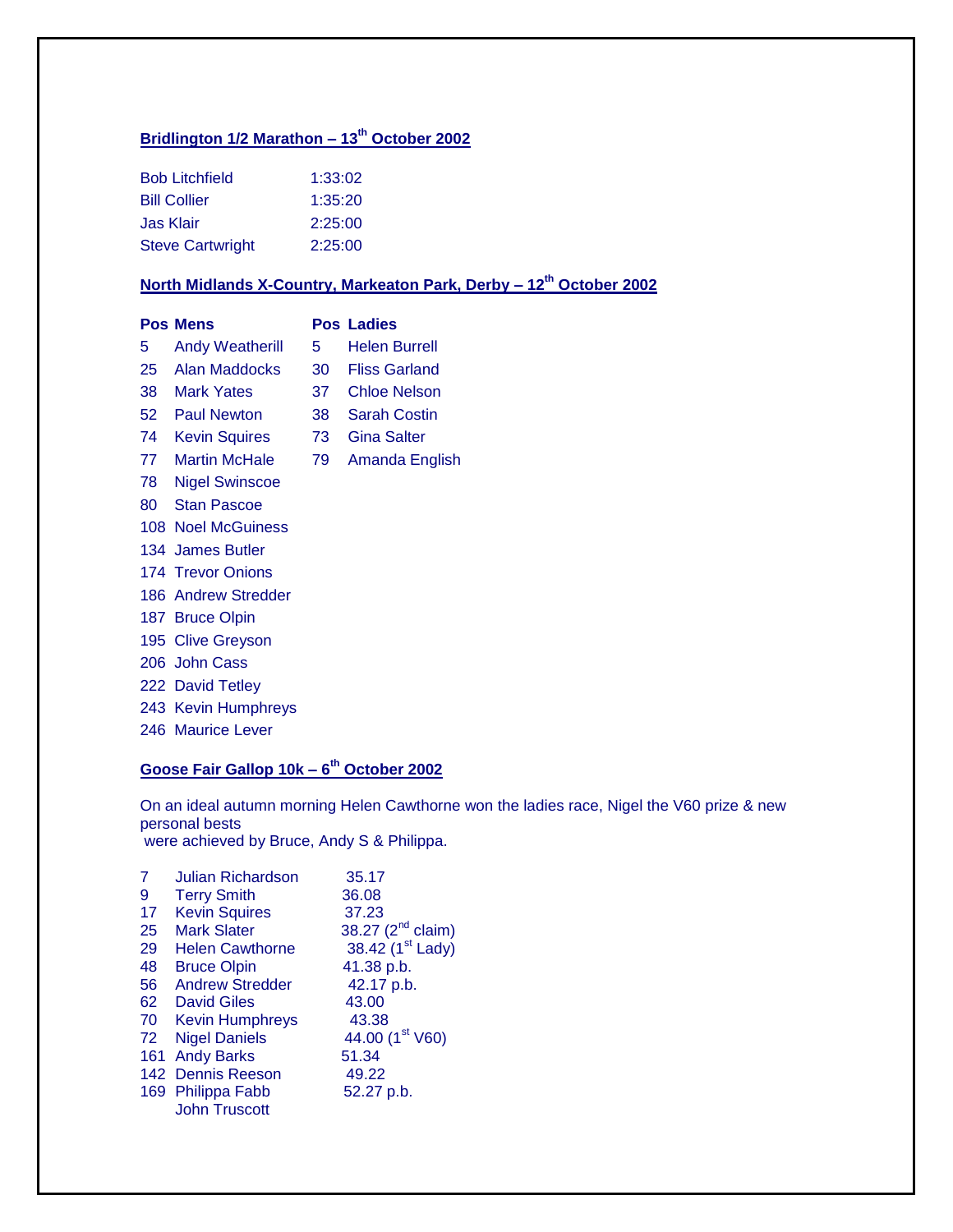#### **Great North Run ½ marathon – 6 th October 2002**

| <b>Andy Wetherill</b>  | 70.55        |
|------------------------|--------------|
| <b>Stan Pascoe</b>     | 81.23        |
| <b>Richard Hammond</b> | 89.08        |
| <b>Chris Middleton</b> | 94.00        |
| <b>Pat McGovern</b>    | 1.42.31      |
| <b>Graham S-Smith</b>  | 1.43.16      |
| <b>Mike Hankin</b>     | 1.53.00      |
| <b>Pearl Dixon</b>     | 1.53.30 p.b. |
| <b>Ruth Sturt</b>      | 1.55.12      |
| Amanda English         | 1.55.12 p.b. |
|                        |              |

### **Retford ½ Marathon – 29th September 2002**

Helen Cawthorne won the ladies race  $\&$  was 10<sup>th</sup> overall

8<sup>th</sup> Nigel Cobb 79.43  $10^{th}$  Helen Cawthorne  $81.00$  (1<sup>st</sup> lady)

#### **National Vet 5k Championship, Grimsby – 29th September 2002**

**Helen Burrell won the National Vets 5k Championship in which the first 4 ladies all beat 18 minutes !** The race was keenly fought with the course flat & predominantly smelling of fish as it ran round an industrial estate. The ladies race was best described by 2 men who had just ran. 1st male - "Here comes the lead car for the first woman" 2nd male - "Bl\*\*dy h\*ll, look at that time!"

1<sup>ST</sup> Helen Burrell 17;37

Alan Maddocks also ran finishing  $15<sup>th</sup>$  in the mens race in a time of 16.24

**[Bestwood Country Park 10k –](http://www.redhillroadrunners.freeserve.co.uk/BestwoodCPResults2002.htm) 29th September 2002 - Link**

**[Bestwood Country Park 10k –](http://www.redhillroadrunners.freeserve.co.uk/BestwoodCPMaleTeamResults2002.htm) Male Team Results 2002 - Link** 

**[Bestwood Country Park 10k –](http://www.redhillroadrunners.freeserve.co.uk/BestwoodCPFemaleTeamResults2002.htm) Female Team Results 2002 - Link**

**Bestwood Country Park 10K – 29th September 2002**

On a near perfect morning 313 runners completed the 10k course. The mens race was won by Dean Cross of Sutton Harriers whilst & the ladies by Verity Butler of Formula One. Shepshed won the mens team prize by positioned 3 in the  $1<sup>st</sup>$  7 whilst the ladies team race was a close affair narrowly won by Nottingham University from Holme Peirrepont. 100 ran in the fun runs to again make the event a true family affair.

The club would like to thank all the Sponsors namely, T.F.N., the Body Shop, Frudds, Roberts & Sale Solicitors, Aqua-Pura, Physio Direct Sherwood & High 5.

The following Redhill members ran the race.

| 4 <sup>th</sup>  | <b>Terry Smith</b>   | 37.56 |
|------------------|----------------------|-------|
| 8 <sup>th</sup>  | <b>Graham Brown</b>  | 38.36 |
| g <sup>th</sup>  | <b>Martyn McHale</b> | 38.45 |
| 11 <sup>th</sup> | <b>Stan Pascoe</b>   | 39.01 |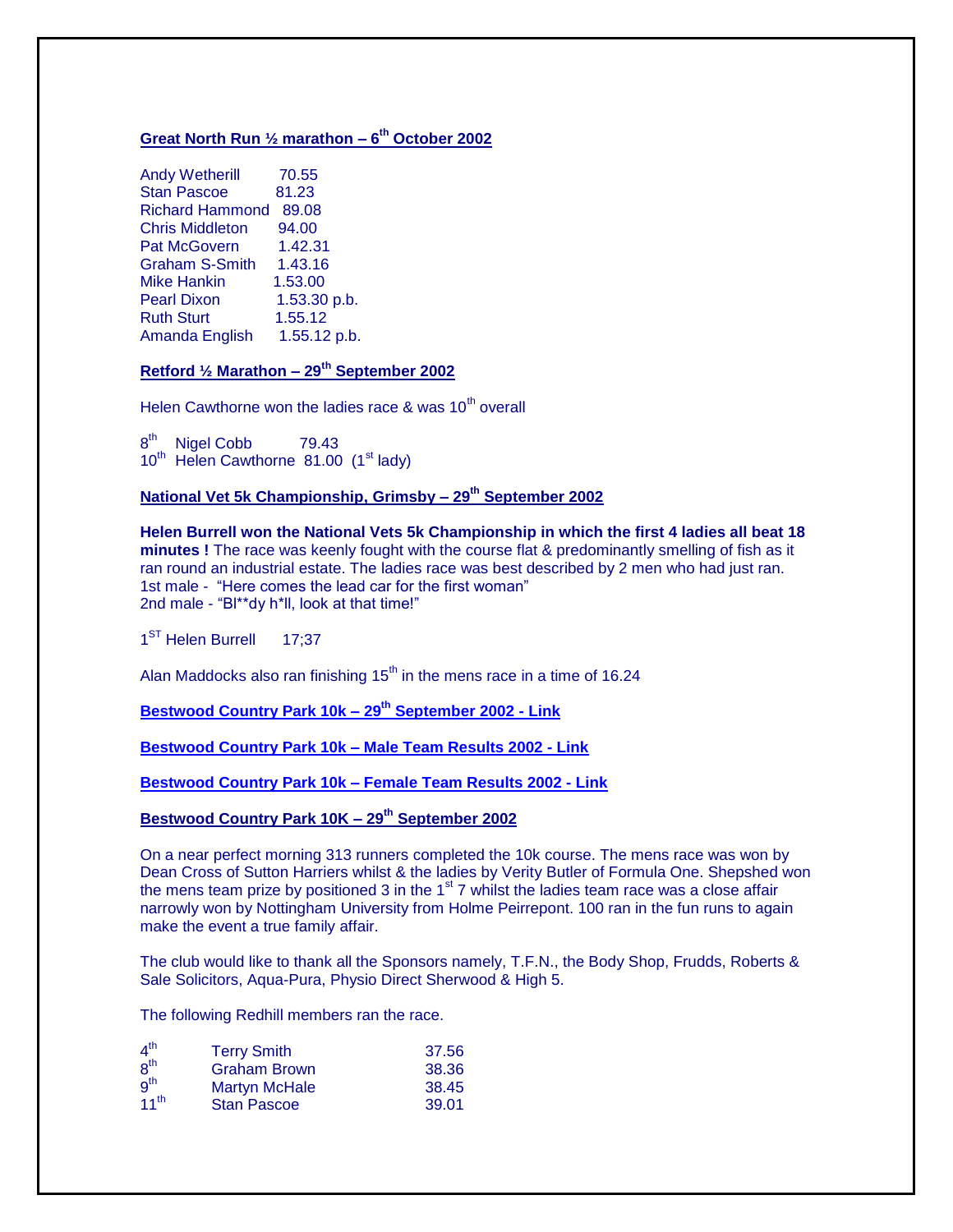|                        | 40.38          |
|------------------------|----------------|
| <b>Steve Shayler</b>   | 40.58          |
| <b>Simon Nash</b>      | 41.08          |
| <b>James Butler</b>    | 41.52          |
| <b>Richard Hammond</b> | 41.55          |
| <b>Richard Mayes</b>   | 42.14          |
| <b>Richard Beale</b>   | 43.42          |
| <b>Bruce Olpin</b>     | 43.55          |
| <b>lan Abbott</b>      | 44.21          |
| <b>David Giles</b>     | 44.52          |
| <b>Mark Anslow</b>     | 44.52          |
| Mike Hankin            | 45.17          |
| <b>Chloe Nelson</b>    | 45.20          |
| <b>Robert Hayes</b>    | 46.13          |
| <b>Nigel Daniels</b>   | 46.16          |
| <b>Paul Ward</b>       | 46.45          |
| <b>Tim Cunningham</b>  | 46.45          |
| Graham S-Smith         | 47.52          |
| <b>Tony Symington</b>  | 48.09          |
| <b>Rob Hickling</b>    | 48.49          |
| <b>Mark Taylor</b>     | 50.39          |
| <b>Dennis Reeson</b>   | 52.24          |
|                        | Pete Gillespie |

# Redhill Men Team Positions

#### **nd**

| 4<br>8           | 0:37:56<br>0:38:36 | <b>SMITH, Terrance</b><br><b>BROWN, Graeme</b> |
|------------------|--------------------|------------------------------------------------|
| 9                | 0:38:45            | MCHALE, Martyn                                 |
| 21               | 1:55:17            | <b>Totals</b>                                  |
| 3 <sup>rd</sup>  |                    |                                                |
| 11               | 0:39:01            | PASCOE, Stan                                   |
| 25               | 0:40:38            | <b>GILLESPIE, Peter</b>                        |
| 27               | 0:40:58            | <b>SHAYLER, Steve</b>                          |
| 63               | 2:00:37            | <b>Totals</b>                                  |
| 4 <sup>th</sup>  |                    |                                                |
| 30               | 0:41:08            | NASH, Simon                                    |
| 34               | 0:41:52            | <b>BUTLER, James</b>                           |
| 35               | 0:41:55            | HAMMOND, Richard                               |
| 99               | 2:04:55            | <b>Totals</b>                                  |
| 8 <sup>th</sup>  |                    |                                                |
| 39               | 0:42:14            | <b>MAYES, Richard</b>                          |
| 56               | 0:43:42            | <b>BEALE, Richard</b>                          |
| 58               | 0:43:55            | <b>OLPIN, Bruce</b>                            |
| 153              | 2:09:51            | <b>Totals</b>                                  |
| 11 <sup>th</sup> |                    |                                                |
| 62               | 0:44:21            | ABBOTT, lan                                    |
| 70               | 0:44:52            | GILES, David                                   |
| 71               | 0:44:52            | <b>ANSLOW, Mark</b>                            |
| 203              | 2:14:05            | <b>Totals</b>                                  |
| $12^{th}$        |                    |                                                |
| 77               | 0:45:17            | HANKIN, Mike                                   |
| 86               | 0:46:13            | <b>HAYES, Robert</b>                           |
|                  |                    |                                                |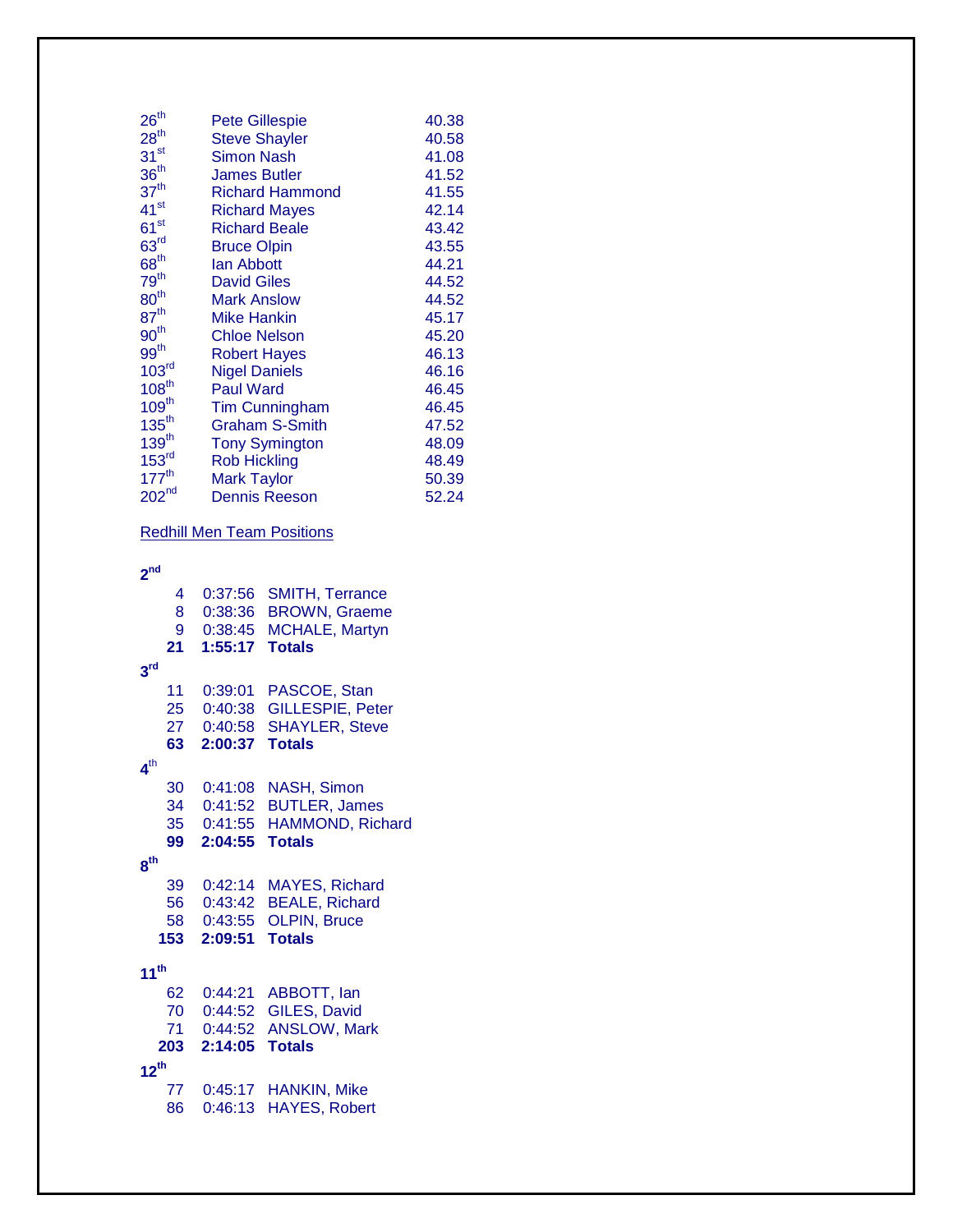| 89               |                    | 0:46:16 DANIELS, Nigel              |
|------------------|--------------------|-------------------------------------|
|                  | 252 2:17:46 Totals |                                     |
| 17 <sup>th</sup> |                    |                                     |
| 93               |                    | 0:46:45 WARD, Paul                  |
| 94               |                    | 0:46:45 CUNNINGTON, Tim             |
|                  |                    | 115 0:47:52 SCANDRETT-SMITH, Graham |
|                  |                    |                                     |
|                  | 302 2:21:22 Totals |                                     |
| 19 <sup>th</sup> |                    |                                     |
| 119              |                    | 0:48:09 SYMINGTON, Anthony          |
|                  |                    | 128 0:48:49 HICKLING, Robert        |
| 145              |                    | 0:50:39 TAYLOR, Mark                |

# **Lara 3 Counties Duathlon Series (Southwell) - 28th September 2002**

| <b>Position</b> |             | <b>Total time</b> | Run 1<br>5k | <b>Bike</b><br>12m | Run 2<br>5k |
|-----------------|-------------|-------------------|-------------|--------------------|-------------|
| 6 <sup>th</sup> | Simon Nash  | 72.17             | 18.42       | 32.21              | 21.14       |
| $R^{\text{th}}$ | Mike Hankin | 77.59             | 22.08       | 34.01              | 21.50       |

# **Midland Mens 6 stage – Sutton Park – 28th September 2002**

| 28 <sup>th</sup> | <b>Redhill RR</b>   |              | 2:03.32       |
|------------------|---------------------|--------------|---------------|
|                  | <b>A Wetherill</b>  | (11)         | 18:42         |
|                  | <b>T</b> Smith      | (22)         | 20:46         |
|                  | P Newton            | $(27)$ 20:55 |               |
|                  | <b>S</b> Humber     | (25)         | 21:17         |
|                  | <b>K Squires</b>    | $(27)$ 21:28 |               |
|                  | J Richardson        | (28)         | 20:24         |
| 67 <sup>th</sup> | <b>Redhill RR B</b> |              | 2:15.31       |
|                  | <b>N</b> Swinscoe   | (63)         | 21:16         |
|                  | L Stubbs            | (56)         | 20:58         |
|                  | A Stredder          | (64)         | 23:46         |
|                  | J Cass              |              | $(70)$ 23:40  |
|                  | <b>T</b> Onions     | (73)         | 23:55         |
|                  | M McHale            | (67)         | 21:56         |
| 93 <sup>rd</sup> | <b>Redhill RR C</b> |              | 2:35.19       |
|                  | <b>B</b> Olpin      | (109)        | 24:39         |
|                  | <b>G S Smith</b>    |              | $(106)$ 25:58 |
|                  | <b>C</b> Middleton  |              | $(101)$ 24:34 |
|                  | <b>K</b> Humphries  |              | $(98)$ 25:37  |
|                  | C. Middleton (2)    | (97)         | 26:30         |
|                  | K. Humphries (2)    | (93)         | 28:01         |
|                  |                     |              |               |

**Midland Ladies 4 stage – Sutton Park – 28th September 2002**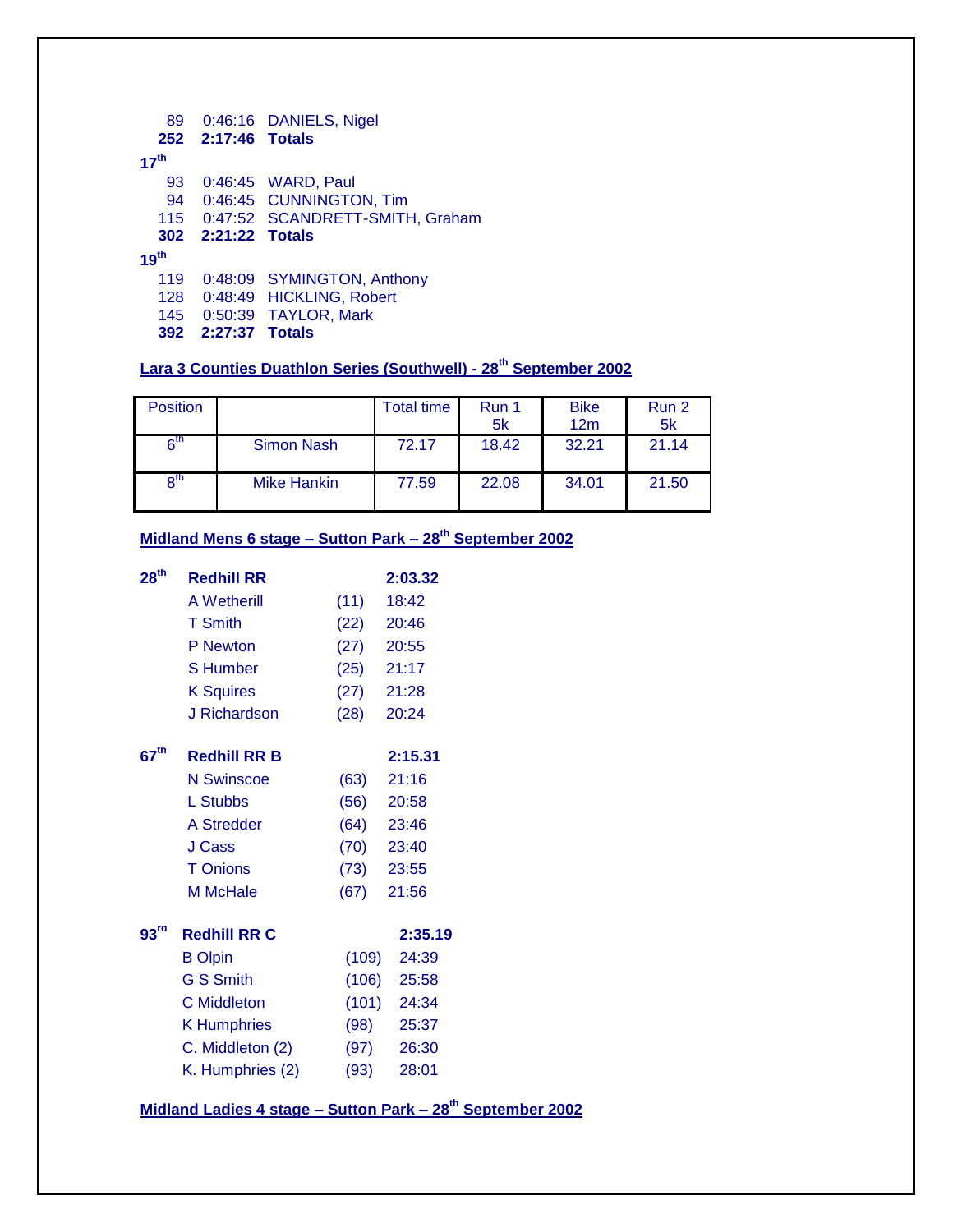| $45^{\sf th}$ | <b>Redhill RR</b> | 1:19.05 |       |  |
|---------------|-------------------|---------|-------|--|
|               | C Nelson          | (37)    | 18:17 |  |
|               | P Dixon           | (46)    | 20:20 |  |
|               | A English         | (49)    | 21:31 |  |
|               | S. Costin         | (45)    | 18:57 |  |

### **Southwell Last Minute Triathlon – 22nd September 2002**

| <b>Mark Redwood</b>  | 54.40                                                          |
|----------------------|----------------------------------------------------------------|
| <b>Steve Shayler</b> | 64.29                                                          |
| <b>Mike Hankin</b>   | 67.34                                                          |
| <b>Ruth Sturt</b>    | 77.42 (15 <sup>th</sup> lady)<br>78.46 (16 <sup>th</sup> lady) |
| Dawn Hart            |                                                                |
| Amanda English       | 82.32 (21 <sup>st</sup> lady)                                  |
|                      |                                                                |

# **Woodhall Spa 10k – 22nd September 2002**

Sarah Costin 46.00

#### **Yorkshireman off road marathon - 8 th September 2002.**

21<sup>st</sup> Dave Walsh 4:16:07.

#### **Cleveland Viking Chase Four Peaks Fell Race (7.8 miles), 1200ft climb – 7 th September 2002**

22<sup>nd</sup> Mike Hankin 1:22.43

# **Robin Hood Marathon – 15th September 2002**

A special well done to Arthur for completing the marathon.

144 Arthur Hancock 3.23.08

# **Robin Hood ½ Marathon – 15th September 2002**

Helen Burrell came 3<sup>rd</sup> in the ladies race breaking her p.b. in the process whilst Andy Weatherill was 2<sup>nd</sup> Vet & was part of the Notts Team that finished 2<sup>nd</sup> overall in the Sweatshop National Grand Prix series. Personal bests were achieved by Bruce, Chloe, Rachel, Rob, Pearl, Amanda & Jaz that we know to. **Overall a total of 51 club members did the ½ marathon!**

| 11  | <b>Andy Weatherill</b> | 72.19 $(2^{nd} V40)$                                   |
|-----|------------------------|--------------------------------------------------------|
| 15  | <b>Alan Smith</b>      | 72.37                                                  |
| 76  | <b>Terry Smith</b>     | 78.42                                                  |
| 97  | <b>Nigel Cobb</b>      | 79.57                                                  |
| 108 | <b>Helen Burrell</b>   | 80.36 p.b. (1 <sup>st</sup> V35, 3 <sup>rd</sup> lady) |
| 115 | <b>Mark Yates</b>      | 81.09                                                  |
| 170 | <b>Pete Gillespie</b>  | 83.28                                                  |
| 171 | <b>Helen Cawthorne</b> | 83.20 (3 <sup>rd</sup> V40, 9 <sup>th</sup> lady)      |
| 207 | <b>Paul Newton</b>     | 85.00                                                  |
| 210 | lan Hales              | 85.09                                                  |
| 338 | <b>Tim Metcalfe</b>    | 89.07                                                  |
| 347 | <b>Richard Mayes</b>   | 89.18                                                  |
|     |                        |                                                        |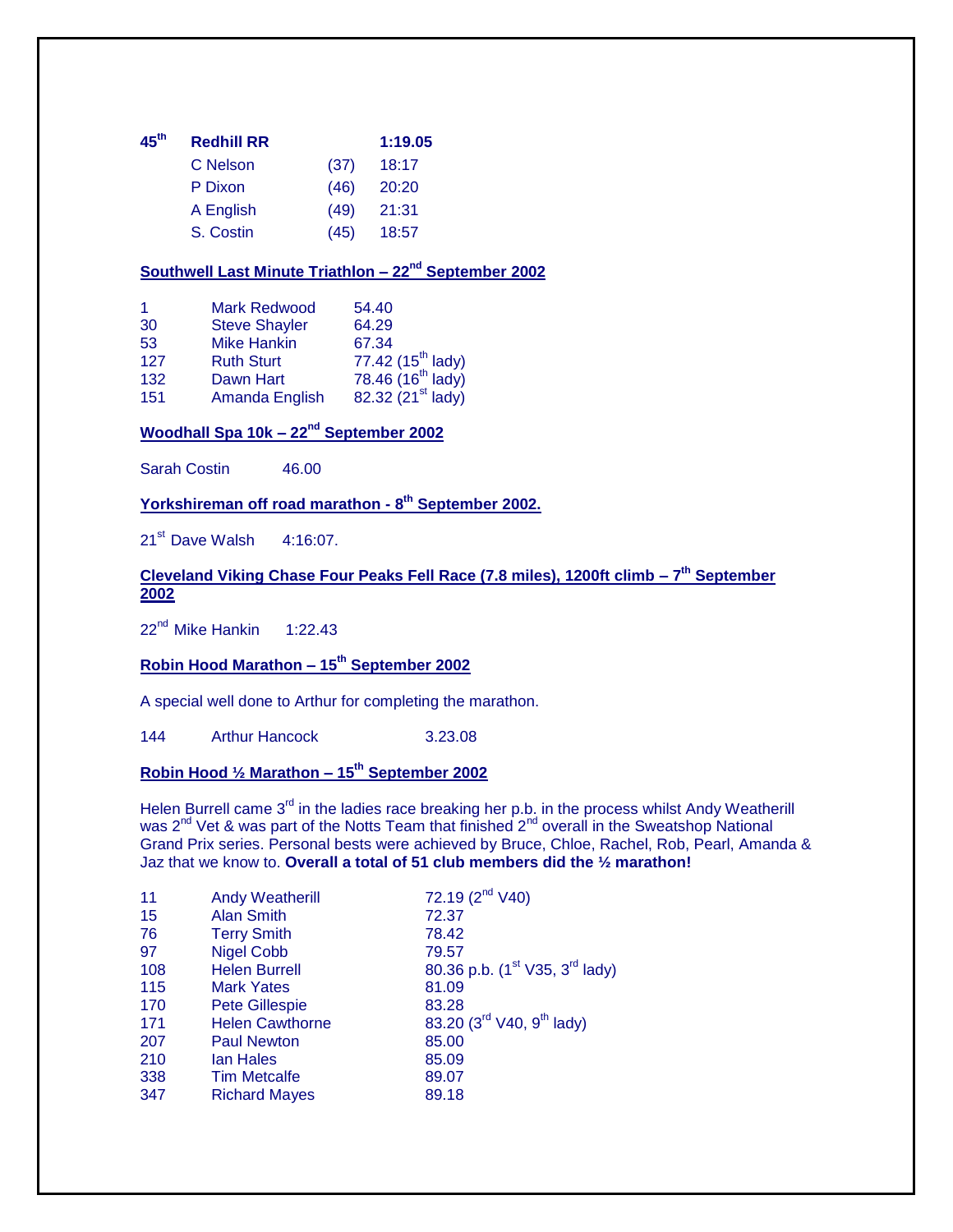| 425  | <b>Simon Nash</b>       | 91.25                                              |
|------|-------------------------|----------------------------------------------------|
| 483  | <b>Fliss Garland</b>    | 92.58 (2 <sup>nd</sup> V50, 46 <sup>th</sup> lady) |
| 490  | lan Abbott              | 93.07                                              |
| 528  | <b>Dave Tetley</b>      | 93.27                                              |
| 565  | <b>Bob Litchfield</b>   | 93.55                                              |
| 600  | <b>James Butler</b>     | 94.54                                              |
| 624  | <b>Bruce Olpin</b>      | 95.10 p.b.                                         |
| 677  | <b>John Cass</b>        | 95.34                                              |
| 688  | <b>Chloe Nelson</b>     | 96.11 p.b. (65 <sup>th</sup> lady)                 |
| 732  | <b>Nigel Daniels</b>    | 97.02                                              |
| 844  | <b>Richard Beale</b>    | 97.26                                              |
| 860  | <b>Pat McGovern</b>     | 98.31                                              |
| 1035 | <b>Rachel Martin</b>    | 100.20 p.b. (2 <sup>nd</sup> claim)                |
| 1128 | <b>David Giles</b>      | 100.42                                             |
| 1202 | <b>William Collier</b>  | 101.50                                             |
| 1218 | <b>Colin Shipman</b>    | 102.01                                             |
| 1266 | <b>Tony Symington</b>   | 101.45                                             |
| 1292 | <b>Graham S-Smith</b>   | 103.03                                             |
| 1562 | <b>Rob Hickling</b>     | 104.48 p.b.                                        |
| 1587 | <b>Karen Harley</b>     | 106.04                                             |
| 1614 | <b>John Truscott</b>    | 106.55                                             |
| 1670 | <b>Maurice Lever</b>    | 106.02                                             |
| 1693 | <b>Andy Stredder</b>    | 107.50                                             |
| 1885 | Dennis O'Neil           | 109.37                                             |
| 1932 | <b>Brian Moon</b>       | 109.50                                             |
| 2299 | <b>Dennis Reeson</b>    | 111.41                                             |
| 2844 | <b>Pearl Dixon</b>      | 116.37 p.b.                                        |
| 2852 | <b>Taff Ramsey</b>      | 115.12                                             |
| 2868 | <b>Mark Taylor</b>      | 116.07                                             |
| 3032 | Amanda English          | 117.10 p.b.                                        |
| 3065 | <b>Kevin Humphreys</b>  | 117.29                                             |
| 3906 | <b>Graham Ledbetter</b> | 127.41                                             |
| 4530 | <b>Jas Klair</b>        | 135. 37 p.b.                                       |
| 4531 | <b>Steve Cartwright</b> | 135.38                                             |
| 4928 | <b>Caroline Humber</b>  | 146.30                                             |
| 4976 | <b>Sarah Monkton</b>    | 148.22                                             |
| 5255 | <b>Stewart Frew</b>     | 169.26                                             |
| 5256 | <b>Margaret Glover</b>  | 169.26                                             |
|      |                         |                                                    |

# **Derby Triathlon – 15th September 2002**

| <b>Position</b>  |                      | <b>Total time</b> | <b>Swim</b>      | <b>Swim</b>      | <b>Bike</b> | <b>Bike</b> | Run   | Run               |
|------------------|----------------------|-------------------|------------------|------------------|-------------|-------------|-------|-------------------|
|                  |                      |                   | 400 <sub>m</sub> | position         | 18k         | position    | 5k    | position          |
| 2 <sub>nd</sub>  | <b>Mark Redwood</b>  | 56:10             | 7:17             | 7th              | 29:13       | 1st         | 19:40 | ⊩th               |
| $15^{\text{th}}$ | <b>lain Hamilton</b> | 62:31             | 7:44             | 14 <sub>th</sub> | 33:57       | 45th        | 20:50 | $16^{th}$         |
| 119 $^{\sf th}$  | Mike Hankin          | 71:09             | 12:05            | 304th            | 35:17       | 89th        | 23:47 | 126 <sup>th</sup> |

### **Llanberis ½ Ironman Triathlon – 8 th September 2002**

With a long day ahead & with the enthusiasm of meeting the Ironman World Record holder (Luc Van Leide) the previous day not even the abysmal weather could ruin this special day at over 1000 brave soles took on the rain, cold & the mountains of Wales in the  $2<sup>nd</sup>$  running of this event.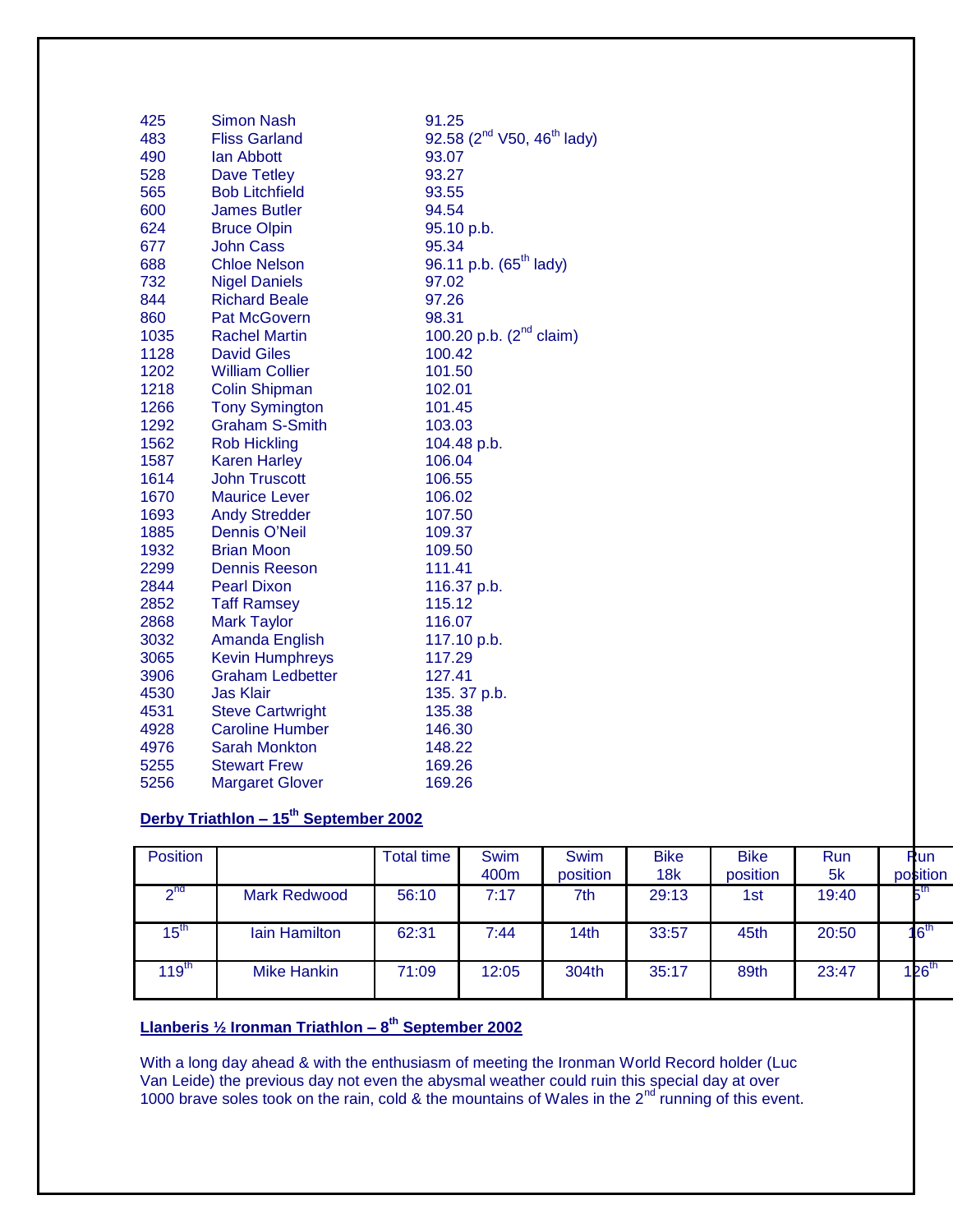Spurred on by a dozen Redhill members who appeared at various points throughout the course both Tim & myself completed (when even the world record holder didn't!) & neither did former club member Andy Tarry who unfortunately suffered 2 punctures on what was a dreadful road surface in places. Tim's one memory was seeing Annie Emerson fly past him on the run to record a 73 minute ½ marathon split to win the ladies race having been several minutes adrift off the bike leg, my personal memory was spending an excessive time in T1 ensuring I was suitably dressed for the bike leg only to then have to wade out of the change tent to get to my bike.

Great race, running a  $\frac{1}{2}$  marathon up pen-y-pass (with 300m of climbing in the 1<sup>st</sup>  $\frac{1}{2}$ ) just has to be done to be believed after 56 miles on a bike & a glacial lake swim in the rain – great scenery though!).

| <b>Position</b>   |           |                        |       |      |         |      | <b>Swim 1900m Transition 1 Bike 56 mile Transition 2 Run 13.1 miles Total Time</b> |         |
|-------------------|-----------|------------------------|-------|------|---------|------|------------------------------------------------------------------------------------|---------|
| 335 <sup>th</sup> | $\tau$ im | <b>Metcalfe</b>        | 32:12 | 8:10 | 2:57:42 | 3:59 | 1:36:10                                                                            | 5:18:15 |
| $762^{nd}$        |           | <b>Kevin Humphreys</b> | 39:42 | 9:53 | 2.12.21 | 6:56 | 1:56:36                                                                            | 6:05:40 |

#### **Crossdale 10k – 8 th September 2002**

The men were  $2<sup>nd</sup>$  in the team event on the day.

| 8 <sup>th</sup>   | 37:26 | <b>Terrance Smith</b> |
|-------------------|-------|-----------------------|
| $10^{th}$         | 37:47 | Graeme Brown          |
| 40 <sup>th</sup>  | 41:55 | lan Abbott            |
| 162 <sup>nd</sup> | 50:14 | <b>Mark Taylor</b>    |

#### **Chesterfield ½ marathon – 1 st September 2002**

Helen Cawthorne won the ladies race in a time of 1:24:02 (& was also  $23<sup>rd</sup>$  overall)

### **Rother Valley Sprint Triathlon – 1 st September 2002**

| <b>Position</b>  |             | Total   | Swim             | <b>Swim</b>      | <b>Bike</b> | <b>Bike</b>      | <b>Run</b> | <b>Run</b> |
|------------------|-------------|---------|------------------|------------------|-------------|------------------|------------|------------|
|                  |             | time    | 750 <sub>m</sub> | position         | <b>20k</b>  | position         | 5k         | position   |
| 22 <sub>nd</sub> | Mike Hankin | 1:20:07 | 16:18            | 22 <sup>nd</sup> | 43:54       | 20 <sup>th</sup> | 19:55      | 17th       |

#### **Elsecar Skelter, trail challenge, 25 miles - 17/8/02**

Dave Walsh was again in action to record 3 hours 57 minutes  $\&$  finish  $5<sup>th</sup>$  in the second of his recent races.

#### **The Rutland Venture trail challenge, 26 miles - 28/7/02**

Dave Walsh clocked 4 hours 25 minutes to win by about 5 minutes in the hot conditions!

#### **Cropwell 10 mile – 1 st September 2002**

Whilst a large contingent of "Redhill's" men broke all records at Newcastle (not running related!) & 4 of Redhill's ladies competed in the Burghley team event (see below), Redhill was also out in force at Cropwell where Helen Burrell won the ladies race, Andy Weatherill was  $2^{nd}$  in the mens & Andy Stredder recorded a p.b.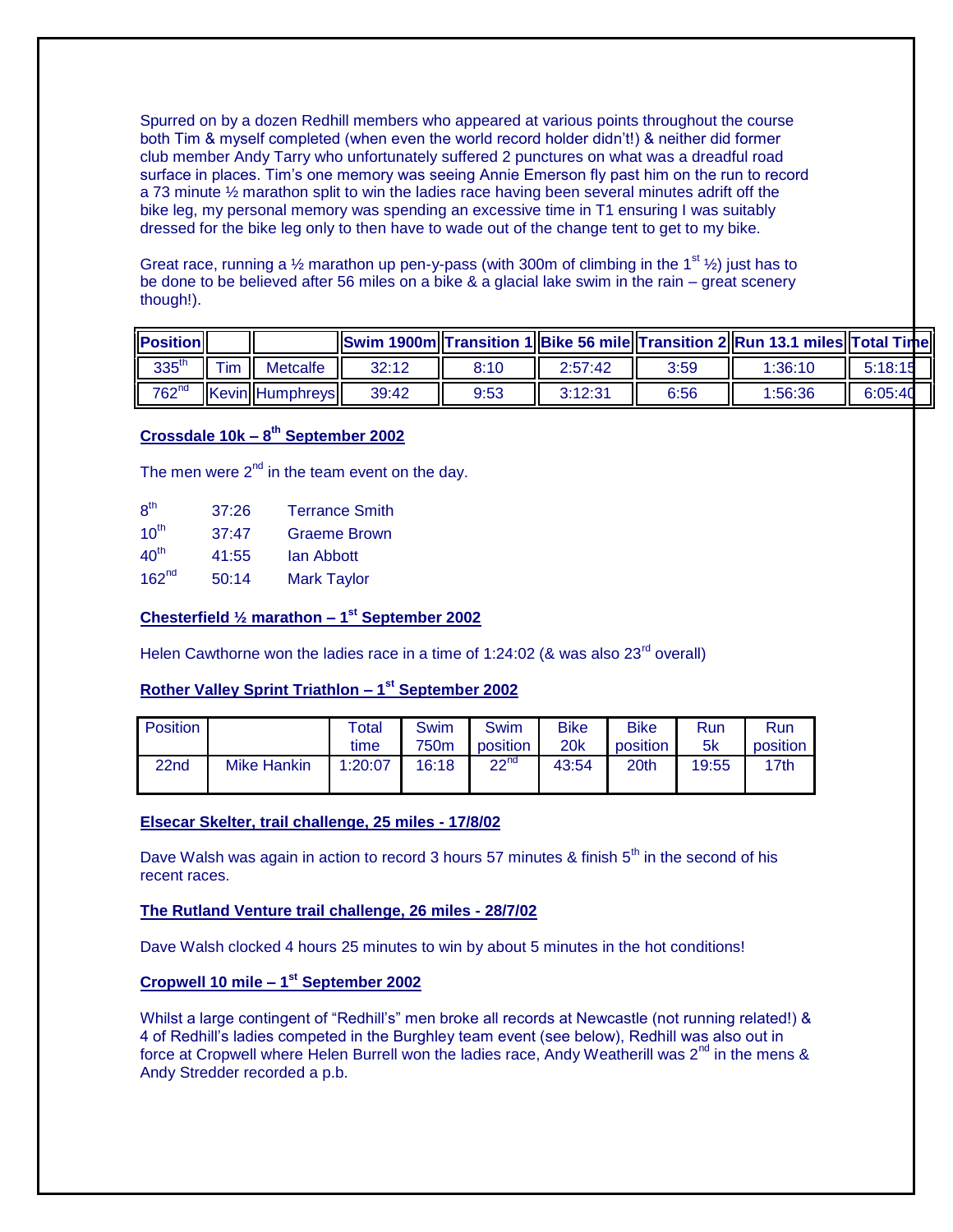|                | Time         | Name                     |
|----------------|--------------|--------------------------|
| $\overline{2}$ | 0:53:59      | <b>WETHERILL, Andrew</b> |
| 9              | 0:59:09      | COBB, Nigel              |
| 24             | 1:01:49      | <b>BURRELL, Helen</b>    |
| 29             | 1:02:14      | <b>GILLESPIE, Peter</b>  |
|                | 1:04:50      | HAMMOND, Richard         |
| 66             | 1:09:21      | ABBOTT, lan              |
| 68             | 1:09:39      | <b>TETLEY, David</b>     |
| 70             | 1:10:04      | LITCHFIELD, Robert       |
| 80             | 1:10:43      | CASS, John               |
| 106            | 1:13:34      | <b>HAYES, Robert</b>     |
| 113            | 1:14:15      | DANIELS, Nigel           |
| 120            | 1:14:40 p.b. | <b>STREDDER, Andrew</b>  |
| 161            | 1:19:45      | <b>DREYER, Peter</b>     |
| 168            | 1:20:05      | <b>LEVER, Maurice</b>    |
| 195            | 1:23:50      | <b>REESON, Dennis</b>    |
| 204            | 1:25:31      | <b>TAYLOR, Mark</b>      |

#### **The trials of Burghley - 1 st September 2002**

4 of Redhill's "finest" ladies (Amanda English, Chloe Nelson, Sarah Costin & Rachel Martin) tackled the fences,

mud & hills at Burghley to finish first over the line. (Whether they were first overall no one will ever know as

positions & times for the race were not taken by the organisers).

# **Brighton Novice Triathlon – 31st August 2002**

| <b>Position</b>                                |              | Total<br>time | Swim<br>200 <sub>m</sub> | Swim<br>position | <b>Bike</b><br>10k | <b>Bike</b><br>position | <b>Run</b><br>2.5k | Run<br>position  |
|------------------------------------------------|--------------|---------------|--------------------------|------------------|--------------------|-------------------------|--------------------|------------------|
| $47^{\text{th}}$<br>$(12^{\text{th}}$<br>lady) | Amy Atherton | 46:55         | 12:20                    | 70th             | 23:34              | 87th                    | 11:01              | $14^{\text{th}}$ |

**National Vets 10K championships - Bishop Auckland 10K**

5<sup>th</sup> Vet Andy Wetherill 32.48

# **Tim Wealthall Mile – 27th August 2002**

Race  $2 - 12^{th}$  Gina Salter 7.20.8

# **Clumber Park Triathlon – 24th August 2002**

| <b>Position</b> |                     | Total<br>time | <b>Swim</b><br>750m | <b>Swim</b><br>position | Bike<br>22k | <b>Bike</b><br>position | Run<br>5k | <b>Run</b><br>position |
|-----------------|---------------------|---------------|---------------------|-------------------------|-------------|-------------------------|-----------|------------------------|
| 50              | <b>Tim Metcalfe</b> | 1:18:52       | 16:09               | 44th                    | 41:46       | 87th                    | 20:57     | 36 <sup>th</sup>       |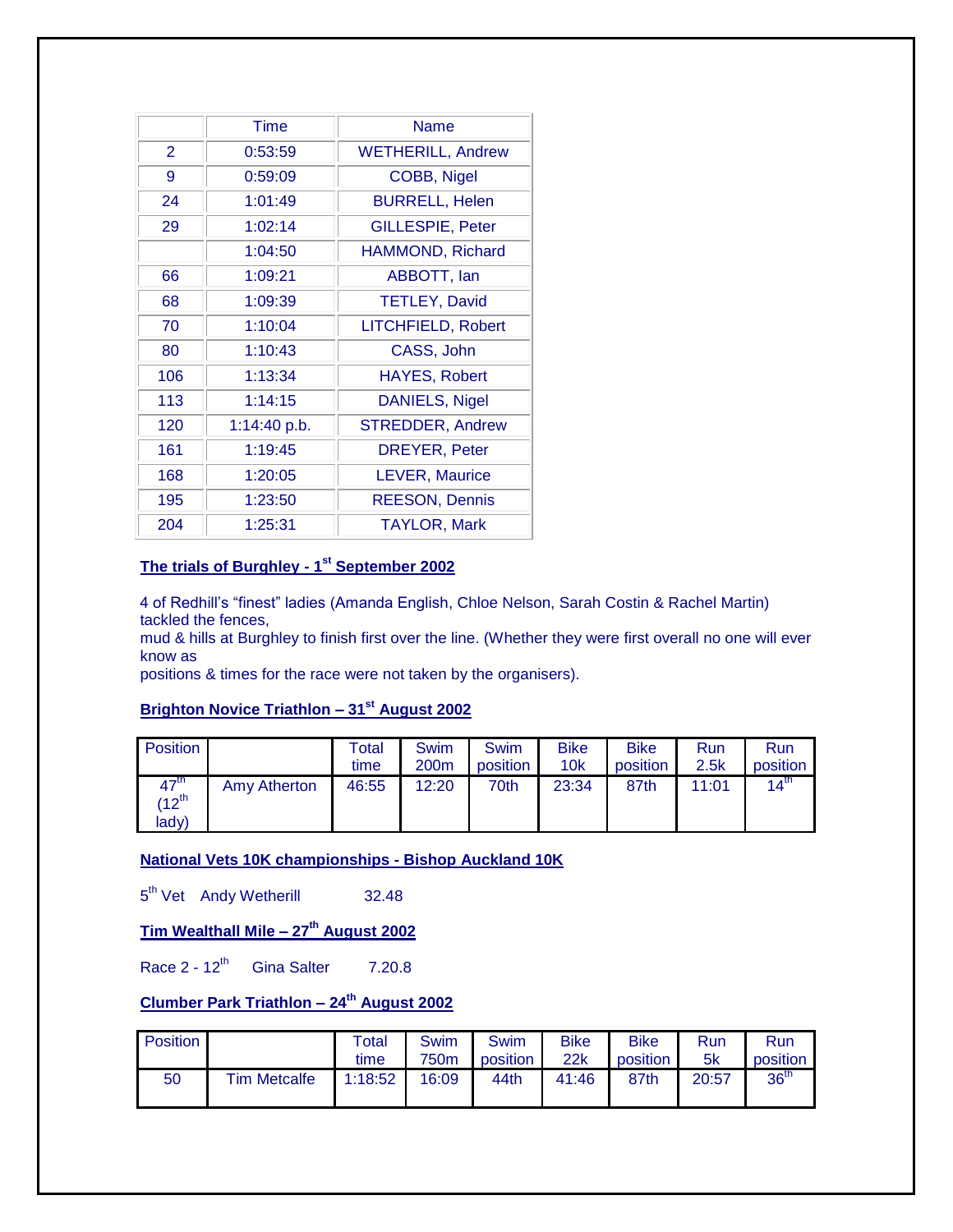| 114 | <b>Mike Hankin</b>        | 1:25:01 | 20:11 | 176th | 41:29 | 80th         | 23:21 | $112^{th}$ |
|-----|---------------------------|---------|-------|-------|-------|--------------|-------|------------|
| 159 | Kevin<br><b>Humphreys</b> | 1:29:18 | 19:17 | 145th | 43:47 | <b>145th</b> | 26:14 | 195th      |

# **Redhill's "Round the Lake" relay (1.1 miles) – 21st August 2002**

| <b>Graham Brown</b>    | 5.59 | 6 <sup>th</sup>   | <b>Bruce Olpin</b>       | 6.25 | 7 <sup>th</sup> |
|------------------------|------|-------------------|--------------------------|------|-----------------|
| Nicola Mabbott         | 6.37 | $4^{\text{th}}$   | <b>Phil Wombwell</b>     | 5.58 | 2 <sup>nd</sup> |
| <b>Paul mellors</b>    | 6.13 | $2^{nd}$          | <b>Mike Hankin</b>       | 6.48 | $3^{\text{rd}}$ |
| <b>Andy Stredder</b>   | 6.24 | 1 <sup>st</sup>   | <b>Nigel Daniels</b>     | 7.34 | 3 <sup>rd</sup> |
| lan Abbott             | 6.32 | 1 <sup>st</sup>   | <b>Chloe Nelson</b>      | 7.21 | $5^{\text{th}}$ |
|                        |      |                   |                          |      |                 |
| <b>Nigel Swinscoe</b>  | 5.43 | 3 <sup>rd</sup>   | <b>Alan Smith</b>        | 5.28 | 1 <sup>st</sup> |
| <b>Ruth Sturt</b>      | 7.25 | $5^{\sf th}$      | <b>Trevor Onions</b>     | 6.39 | $1^{\rm st}$    |
| <b>Richard Hammond</b> | 6.28 | $5^{\text{th}}$   | <b>John Cass</b>         | 6.41 | 1 <sup>st</sup> |
| Dave Tetley            | 6.52 | 2 <sup>nd</sup>   | <b>Gina Salter</b>       | 8.16 | $4^{\text{th}}$ |
| <b>Martyn McHale</b>   | 6.03 | $2^{nd}$          | <b>Bob Hayes</b>         | 7.12 | $6^{\sf th}$    |
|                        |      |                   |                          |      |                 |
| <b>Kevin Squires</b>   | 5.57 | $4^{\text{th}}$   | <b>Julian Richardson</b> | 5.33 | 2 <sub>nd</sub> |
| <b>Mark Salter</b>     | 6.30 | 3 <sup>rd</sup>   | Dawn Hart                | 7.59 | 6 <sup>th</sup> |
| Dennis O'Neil          | 7.08 | 4 <sup>th</sup>   | <b>David Giles</b>       | 6.50 | 6 <sup>th</sup> |
| <b>Rob Hickling</b>    | 7.26 | $5^{\mathsf{th}}$ | <b>Maurice Lever</b>     | 7.37 | 7 <sup>th</sup> |
| <b>Paul Newton</b>     | 5.50 | 3 <sup>rd</sup>   | <b>Brian Moon</b>        | 7.53 | 7 <sup>th</sup> |
|                        |      |                   |                          |      |                 |
| lan Hales              | 5.58 | $5^{\text{th}}$   |                          |      |                 |
| <b>Sarah Costin</b>    | 7.42 | 7 <sup>th</sup>   |                          |      |                 |
| <b>Mark Anslow</b>     | 6.43 | 7 <sup>th</sup>   |                          |      |                 |
| <b>Tim Cunnington</b>  | 7.04 | $6^{\sf th}$      |                          |      |                 |
| <b>Richard Beale</b>   | 6.25 | $4^{\sf th}$      |                          |      |                 |

# **Newcastle "Fireman's" Triathlon – 18th August 2002**

| <b>Position</b>  |                    | Total | <b>Swim</b>       | Swim     | <b>Bike</b> | <b>Bike</b> | Run      | Run      |
|------------------|--------------------|-------|-------------------|----------|-------------|-------------|----------|----------|
|                  |                    | time  | 400m              | position | <b>20k</b>  | position    | 5k       | position |
| 67 <sup>th</sup> | <b>Mike Hankin</b> |       | $1:05:40$ 00:9.01 | 131      | 00:35.56    | 58          | 00:20.43 | 62       |

# **Teversal Road Race – 14th August 2002**

#### **Redhill Senior ladies team win gold, Senior men silver & Men's Vets bronze in the Nottinghamshire Road Race Series!**

The final race of the series also saw individual success for Helen Burrell who won on the night as well as winning both the series lady's Senior & Vet categories, Andy Wetherill who was 1<sup>st</sup> Vet overall & 2<sup>nd</sup> Senior & to Colin Astil who won the 1<sup>st</sup> Vet 50 category.

**We would also like to thank all the other Redhill members who ran throughout the series which helped Redhill field the greatest number of runners at each race, (including a record breaking 80 at Epperstone!).**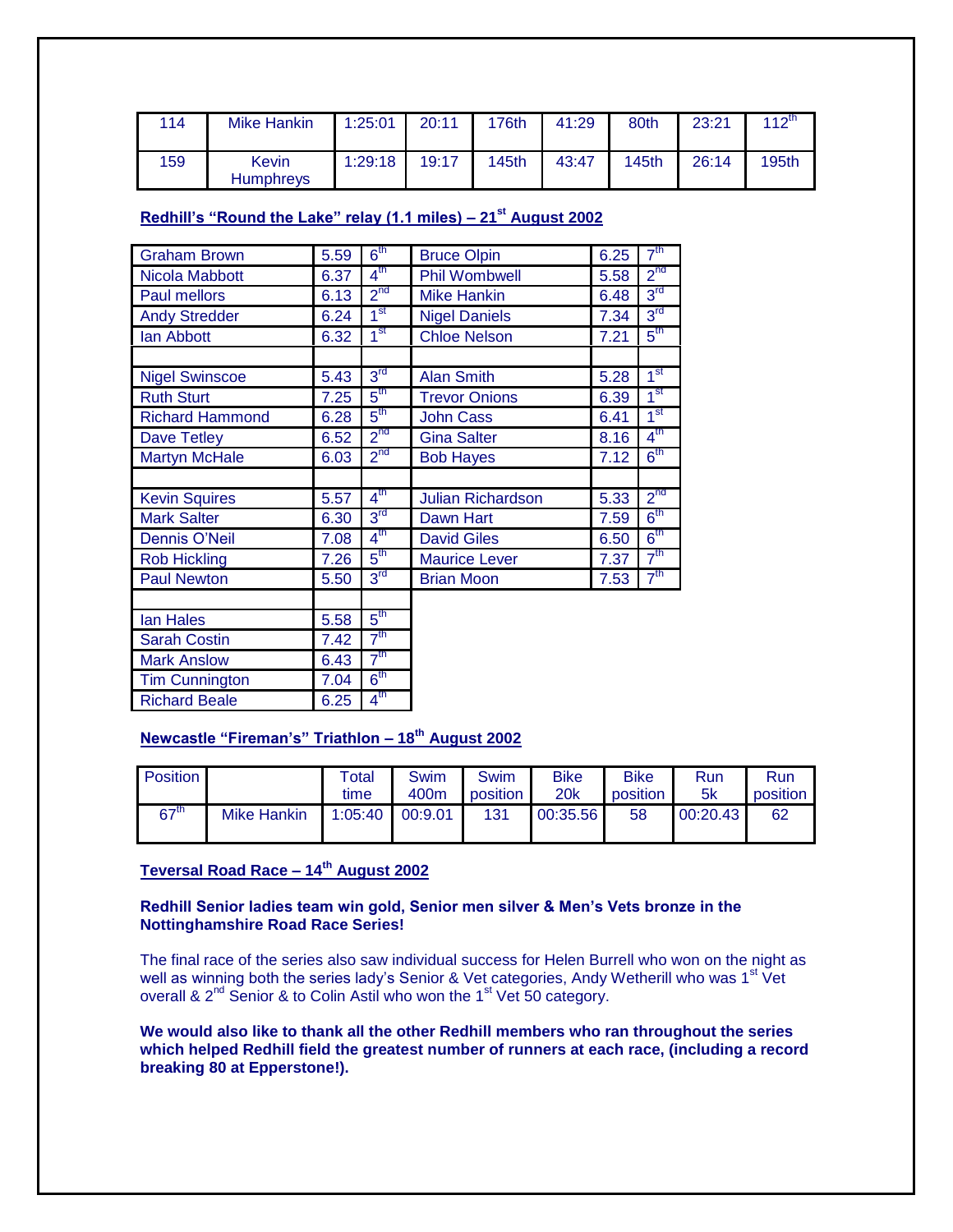| <b>Positions</b>        | <b>Mens</b>              | <b>Positions</b> | <b>Ladies</b>        |
|-------------------------|--------------------------|------------------|----------------------|
| $\overline{\mathbf{4}}$ | <b>Andy Wetherill</b>    | 1                | <b>Helen Burrell</b> |
| 12                      | <b>Mark Yates</b>        | 5                | <b>Amy Atherton</b>  |
| 15                      | <b>Julian Richardson</b> | 9                | Nicola Mabbott       |
| 19                      | <b>Terry Smith</b>       | 39               | <b>Ruth Sturt</b>    |
| 21                      | <b>Nigel Cobb</b>        | 40               | <b>Sarah Costin</b>  |
| 26                      | <b>Nigel Swinscoe</b>    | 42               | Leona Sharp          |
| 30                      | <b>Stan Pascoe</b>       | 54               | <b>Pearl Dixon</b>   |
| 35                      | <b>Kevin Squires</b>     | 78               | Nichola Griffin      |
| 41                      | <b>Paul Newton</b>       | 81               | Alpa Modha           |
| 46                      | <b>Martyn McHale</b>     | 85               | <b>Tracey Lowton</b> |
| 52                      | <b>Simon Nash</b>        |                  |                      |
| 57                      | <b>Colin Astil</b>       |                  |                      |
| 65                      | lan Hales                |                  |                      |
| 66                      | David Walsh              |                  |                      |
| 67                      | <b>Arthur Hancock</b>    |                  |                      |
| 68                      | <b>Richard Hammond</b>   |                  |                      |
| 77                      | lan Abbott               |                  |                      |
| 78                      | <b>Pete Gillespie</b>    |                  |                      |
| 80                      | <b>Richard Mayes</b>     |                  |                      |
| 93                      | <b>James Butler</b>      |                  |                      |
| 95                      | <b>Mark Anslow</b>       |                  |                      |
| 99                      | <b>John Cass</b>         |                  |                      |
| 108                     | <b>Bruce Olpin</b>       |                  |                      |
| 124                     | <b>Chris Jackson</b>     |                  |                      |
| 130                     | <b>Bob Hayes</b>         |                  |                      |
| 131                     | <b>Dave Tetley</b>       |                  |                      |
| 135                     | <b>Mike Hankin</b>       |                  |                      |
| 165                     | <b>Nigel Daniels</b>     |                  |                      |
| 188                     | <b>Mike Monks</b>        |                  |                      |
| 191                     | <b>Andy Barks</b>        |                  |                      |
| 194                     | <b>Brian Moon</b>        |                  |                      |

**Newark Half marathon - 11th August 2002**

**Helen's come 1st & 2nd at Newark !**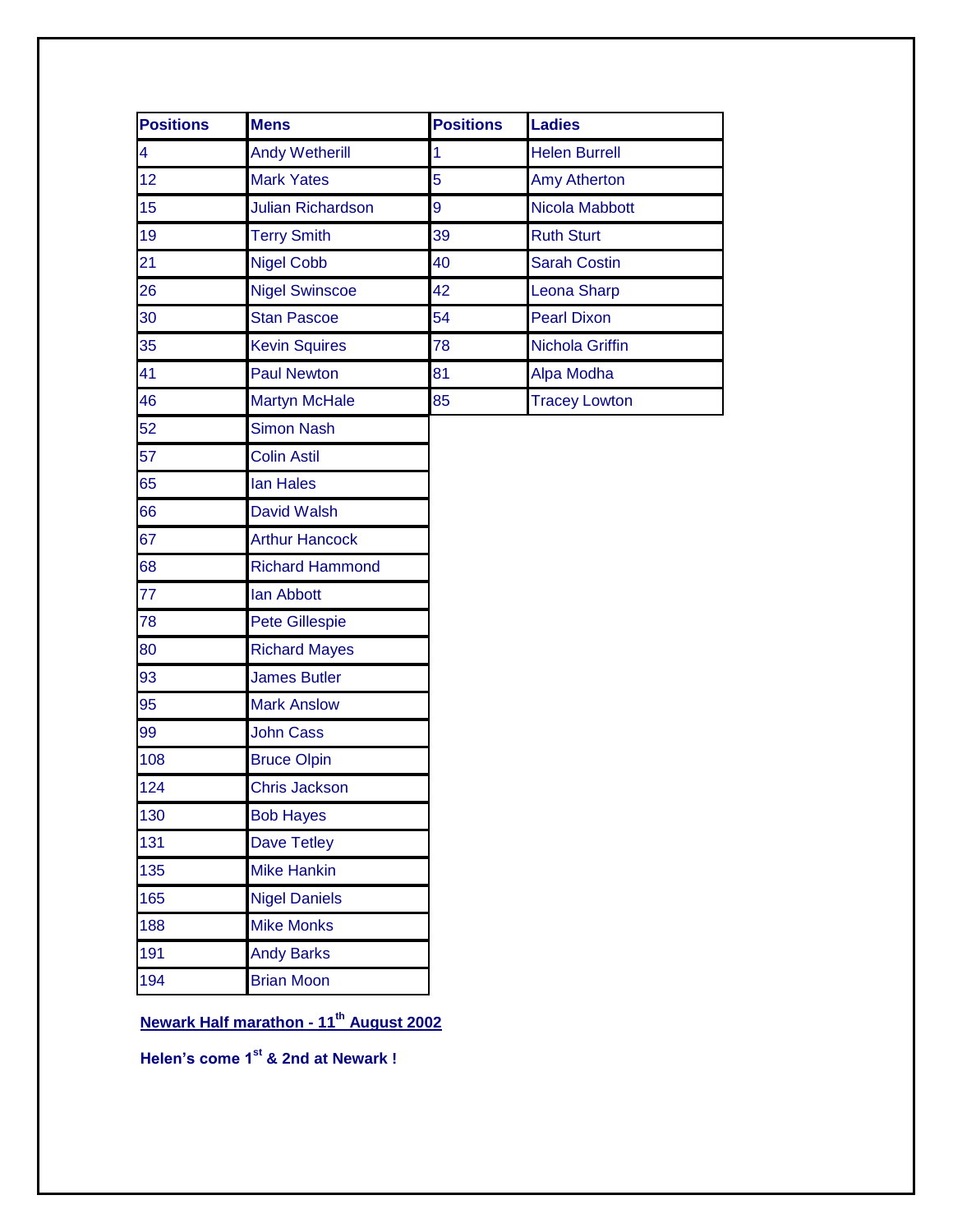"Redhill's" Helen Burrell & Helen Cawthorne finished  $1<sup>st</sup>$  &  $2<sup>nd</sup>$  respectively in the ladies race whilst Rob Litchfield

ran a personal best even though he was just apparently going to "trot" round with Dave Tetley !

| <b>Andy Wetherill</b>  | 73:04      | (5 <sup>th</sup> overall) |
|------------------------|------------|---------------------------|
| <b>Terrance Smith</b>  | 78.00      |                           |
| Julian Richardson      | 78.00      |                           |
| <b>Nigel Cobb</b>      | 79:08      |                           |
| <b>Helen Burrell</b>   | 81:06      | $(1st$ lady)              |
| <b>Helen Cawthorne</b> | 84:19      | (2nd lady)                |
| lan Hales              | 86:38      |                           |
| Dave Tetley            | 92:29      |                           |
| Robert Litchfield      | 92:44 p.b. |                           |
| lan Abbott             | 95:06      |                           |
| Nicola Mabbott         | 97:29      |                           |
| <b>Colin Shipman</b>   | 101:33     |                           |
| <b>Rachel Martin</b>   |            | 102:13 $(2^{nd}$ claim)   |
| John Truscott          | 103:03     |                           |
| Michael Monks          | 111:12     |                           |
| <b>Andrew Stredder</b> | 115:00     |                           |
| Mark Taylor            | 116:39     |                           |
| Amanda English         | 118:42     |                           |
| <b>Kevin Humphreys</b> | 118:42     |                           |
|                        |            |                           |

#### **National Triathlon Relay Championships, Holme Peirrepoint – 10th August 2002**

Whilst Mark Redwood ran in the National Tri Club team time trial, 4 other Redhill members ran in their respective

T.F.N. 4 man/lady teams over the 500m/15k/5k course.

| Overall<br>Team<br><b>Positions</b> |                        | T.F.N. Teams   | <b>Total Time</b> |
|-------------------------------------|------------------------|----------------|-------------------|
| 36 <sup>th</sup>                    | <b>Tim Metcalfe</b>    | <b>Seniors</b> | 3:33:46           |
| 62 <sup>nd</sup>                    | <b>Ray Gayne</b>       | <b>Seniors</b> | 3:45:40           |
| $71^{\rm st}$<br>Vets)              | <b>Kevin Humphreys</b> | <b>Vets</b>    | 3:49:36           |
| $113^{\text{th}}$<br>ladies)        | Dawn Hart              | Ladies         | 4:14:40           |

#### **Hucknall 10k – 4 th August 2002**

Nigel Daniels was 1<sup>st</sup> V60 & retained the title that he won last year.

| <b>Terry Smith</b>       | 35.29 |
|--------------------------|-------|
| <b>Julian Richardson</b> | 36:00 |
| <b>Stuart Lebelinski</b> | 37:48 |
| <b>Roger Nixon</b>       | 39:21 |
| <b>Richard Hammond</b>   | 39:54 |
| <b>Bob Litchfield</b>    | 41:39 |
| <b>Dave Tetley</b>       | 41:51 |
| <b>Mike Hankin</b>       | 43:30 |
| <b>Bruce Olpin</b>       | 43:54 |
|                          |       |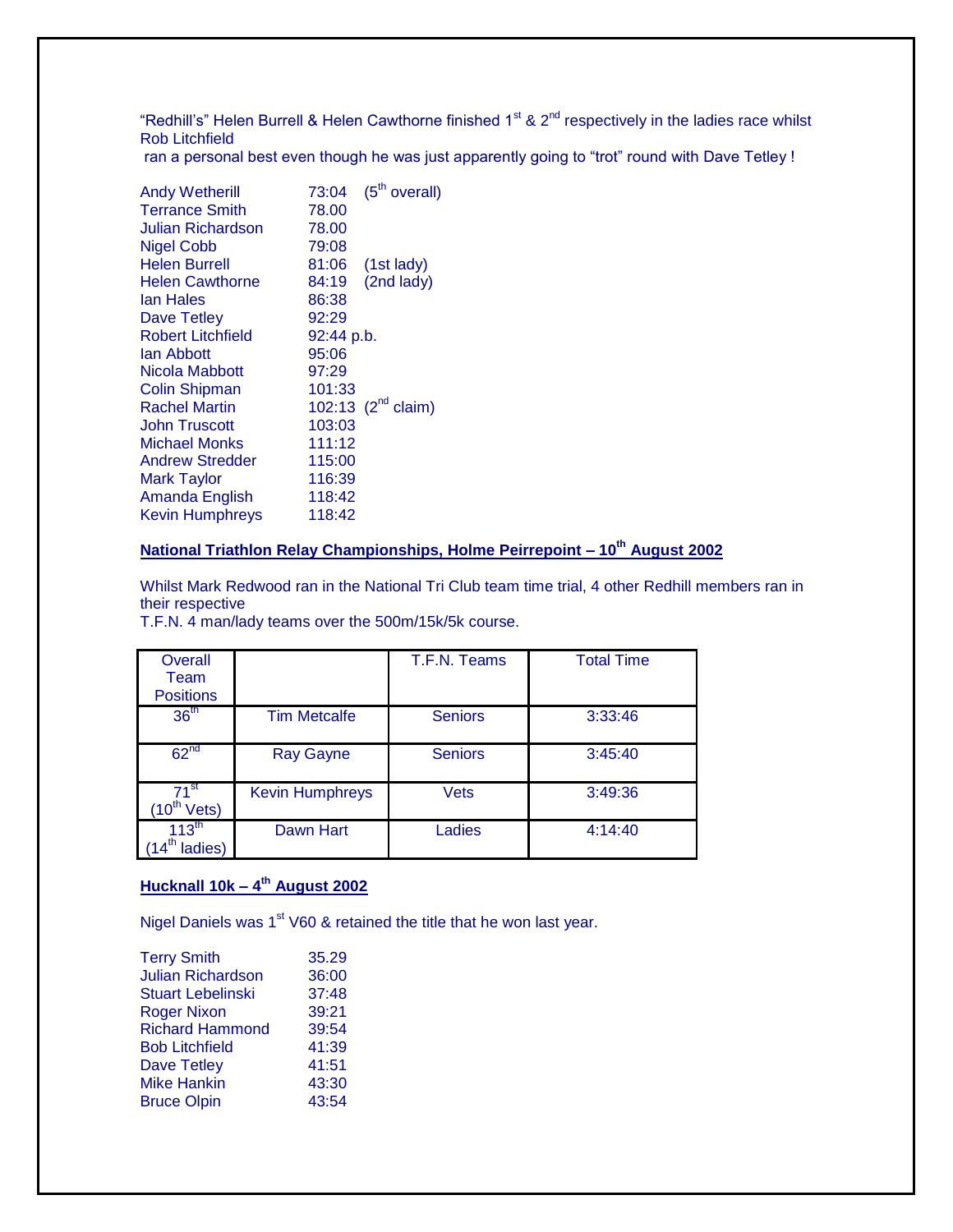| <b>Mark Anslow</b>     | 43:58 |
|------------------------|-------|
| <b>Chris Jackson</b>   | 44:14 |
| <b>Nigel Daniels</b>   | 44:16 |
| <b>Bob Hayes</b>       | 46:31 |
| <b>Colin Shipman</b>   | 46:53 |
| <b>John Truscott</b>   | 49:10 |
| <b>Dennis Reeson</b>   | 51:00 |
| Amanda English         | 52:33 |
| <b>Kevin Humphreys</b> | 52:33 |
|                        |       |

# **Tough Guy – 28th July 2002**

# 23rd Phil Wombwell 1:58:00

# **Crewe & Nantwich Sprint Triathlon – 21st July 2002**

| <b>Position</b>   |                    | <b>Total</b><br>time | Swim<br>750m           | Swim<br><b>position</b> | <b>Bike</b><br><b>20k</b> | <b>Bike</b><br>position | <b>Run</b><br>5k | <b>Run</b><br>position |
|-------------------|--------------------|----------------------|------------------------|-------------------------|---------------------------|-------------------------|------------------|------------------------|
| 133 <sup>rd</sup> | <b>Mike Hankin</b> |                      | $1:18:07$ 00:18.52 245 |                         | 00:37:12                  | 81                      | 00:22:01         | 142                    |

# **Milton Keynes Triathlon – 28th July 2002**

Whilst the mens race was being won by Tim Don, (with Andy Tarry finishing  $3<sup>rd</sup>$ ), Helen Cawthorne made light work of the hot conditions to finish  $3<sup>rd</sup>$  lady in what was a high quality field.

| <b>Position</b>   |                                  | Total<br>time | Swim<br>1500m     | Swim<br>position | Bike 40k | <b>Bike</b><br>position | Run 10k  | Run<br>position |
|-------------------|----------------------------------|---------------|-------------------|------------------|----------|-------------------------|----------|-----------------|
| 68 <sup>th</sup>  |                                  |               | 02:14:31 00:27:38 | 162              | 01:07:09 |                         |          |                 |
| $(3rd$ lady)      | <b>Helen</b><br>Cawthorne        |               |                   |                  |          | 75                      | 00:39:44 | 53              |
| 249 <sup>th</sup> | <b>Kevin</b><br><b>Humphreys</b> |               | 02:34:46 00:31:20 | 271              | 01:15:01 | 217                     | 00:48:25 | 227             |

# **Notts A.C. 5 mile – 26th July 2002**

On yet another warm evening Helen won the ladies race & the mens vet team (including Rich Mayes) won their category.

| <b>Place</b> | Women | <b>Men</b> | <b>Name</b>            | <b>Time</b> |
|--------------|-------|------------|------------------------|-------------|
| 30           |       | 30         | Stewart Lebizlinski    | 29:10       |
| 39           |       | 39         | lan Hales              | 29:40       |
| 40           | 1     |            | <b>Helen C Burrell</b> | 29:41       |
| 42           |       | 41         | <b>Martin McHale</b>   | 29:51       |
| 43           |       | 42         | <b>Kevin Squires</b>   | 29:54       |
| 46           |       | 45         | <b>Graeme Brown</b>    | 29:59       |
| 51           |       | 50         | <b>Nigel R Cobb</b>    | 30:09       |
| 59           |       | 57         | lan Abbott             | 30:41       |
| 66           |       | 64         | <b>Richard Hammond</b> | 30:55       |
| 88           |       | 82         | <b>Richard Mayes</b>   | 31:59       |
| 96           |       | 90         | <b>Raymond Gayne</b>   | 32:38       |
| 98           |       | 92         | <b>Phil Wombwell</b>   | 32:51       |
| 114          |       | 106        | David Tetley           | 33:31       |
| 135          |       | 126        | <b>Bruce Olpin</b>     | 34:34       |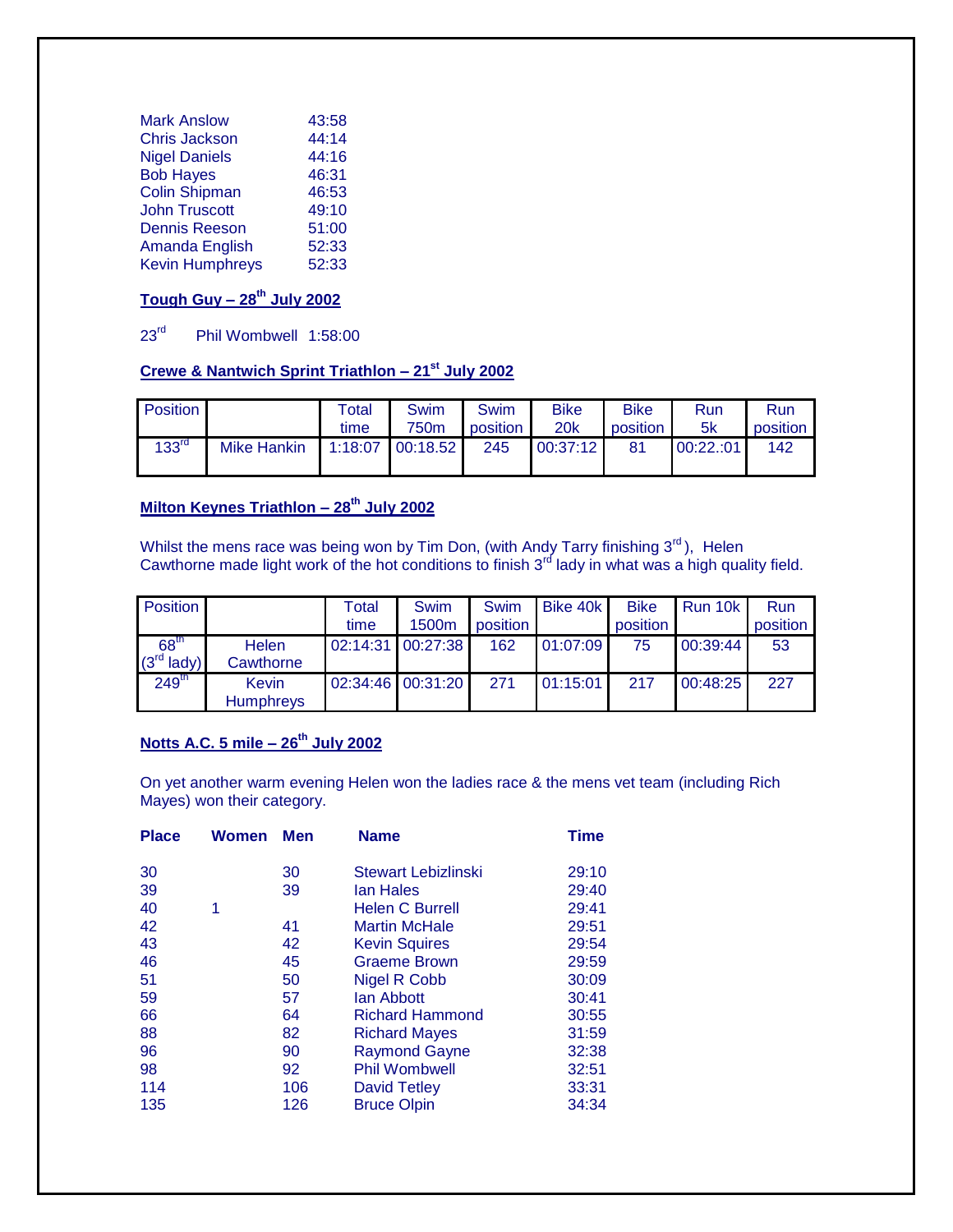| 163 |    | 151 | <b>Nigel Daniels</b>                  | 35:52 |
|-----|----|-----|---------------------------------------|-------|
| 170 | 13 |     | Rachel Martin (2 <sup>nd</sup> claim) | 36:09 |
| 179 |    | 164 | <b>Mike Hankin</b>                    | 36:34 |
| 227 |    | 199 | <b>Dennis Oneill</b>                  | 39:10 |
| 272 |    | 229 | <b>Mark Taylor</b>                    | 42:14 |
| 279 |    | 235 | <b>Barry Davies</b>                   | 43:00 |
| 287 | 50 |     | Amanda English                        | 43:36 |

# **Summer League Worksop Road Race (5.7m) – 17th July 2002**

The Ladies again won their race & the men were second on the night.

| <b>Positions</b> | <b>Mens</b>               | <b>Positions</b> | <b>Ladies</b>          |
|------------------|---------------------------|------------------|------------------------|
| $\overline{2}$   | <b>Andy Wetherill</b>     | 3                | <b>Helen Burrell</b>   |
| 15               | <b>Terry Smith</b>        | 5                | <b>Ann Ford</b>        |
| 16               | <b>Julian Richardson</b>  | 6                | <b>Helen Cawthorne</b> |
| 19               | <b>Nigel Cobb</b>         | 11               | <b>Fliss Garland</b>   |
| 21               | <b>Mark Yates</b>         | 12               | Nicola Mabbott         |
| 24               | <b>Stan Pascoe</b>        | 47               | <b>Sarah Costin</b>    |
| 33               | <b>Stewart Lebelinski</b> | 51               | <b>Pearl Dixon</b>     |
| 34               | <b>Colin Astill</b>       | 52               | Leona Sharpe           |
| 40               | <b>Kevin Squires</b>      | 60               | <b>Gina Salter</b>     |
| 46               | <b>Paul Newton</b>        | 64               | <b>Sarah Jefferies</b> |
| 49               | <b>Bernie Ford</b>        | 74               | <b>Sue Revill</b>      |
| 50               | <b>Nigel Swinscoe</b>     | 76               | <b>Nicola Griffin</b>  |
| 64               | <b>lan Abbott</b>         | 81               | Alpa Modha             |
| 68               | <b>Roger Nixon</b>        | 82               | <b>Tracey Lowton</b>   |
| 73               | <b>Arthur Hancock</b>     |                  |                        |
| 78               | <b>Richard Mayes</b>      |                  |                        |
| 95               | <b>Trevor Onions</b>      |                  |                        |
| 106              | <b>Bob Litchfield</b>     |                  |                        |
| 117              | Dave Tetley               |                  |                        |
| 121              | <b>Mark Anslow</b>        |                  |                        |
| 126              | <b>Andy Stredder</b>      |                  |                        |
| 131              | <b>John Cass</b>          |                  |                        |
| 132              | <b>Bruce Olpin</b>        |                  |                        |
| 140              | <b>Kevin Humphreys</b>    |                  |                        |
| 141              | <b>Bob Hayes</b>          |                  |                        |
| 144              | <b>Mike Hankin</b>        |                  |                        |
| 154              | <b>Nigel Daniels</b>      |                  |                        |
|                  |                           |                  |                        |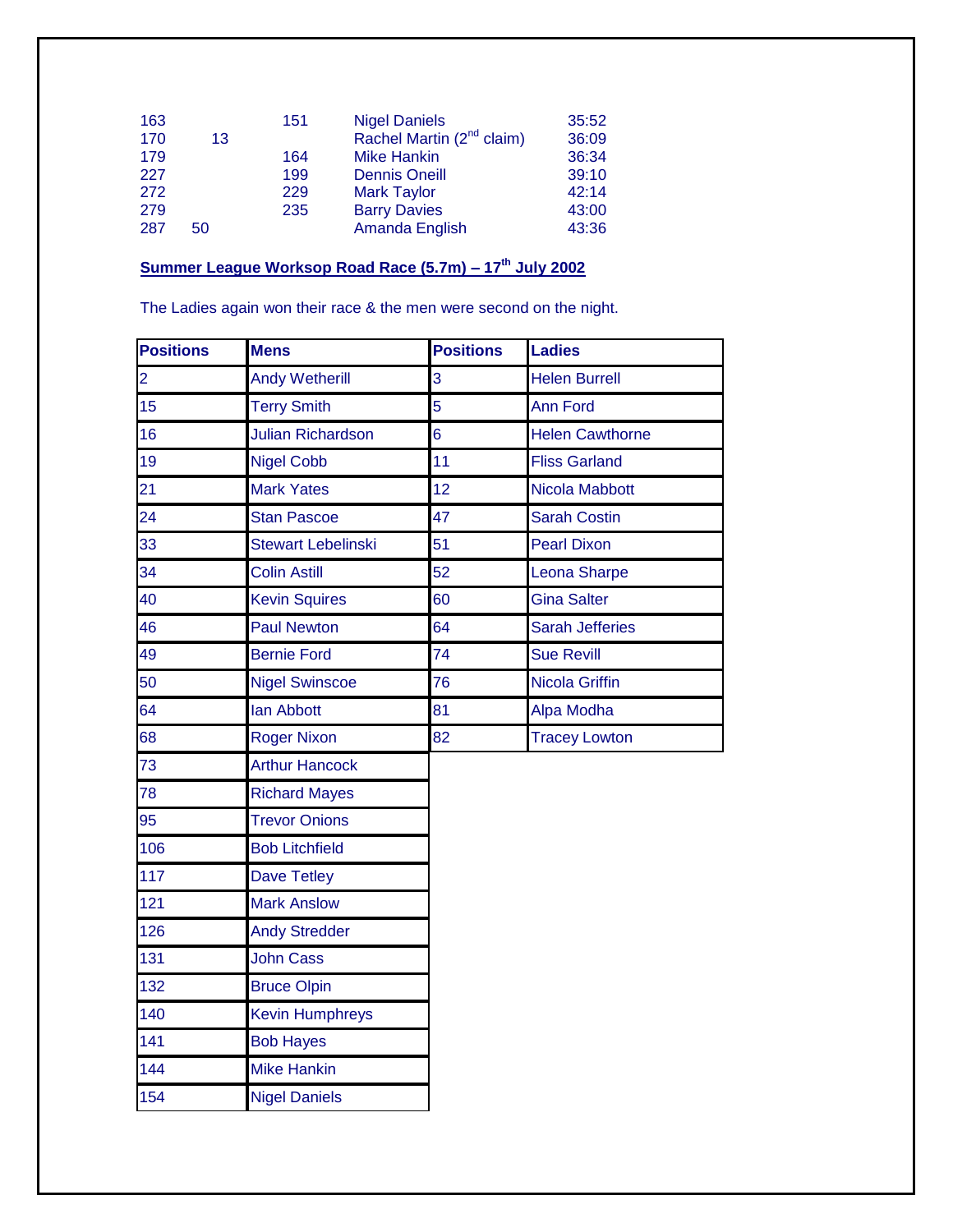| 163 | <b>Chris Jackson</b>          |
|-----|-------------------------------|
| 165 | <b>Tim Cunnington</b>         |
| 170 | <b>Taff Ramsey</b>            |
| 174 | <b>Mike Monks</b>             |
| 175 | <b>Graham Scandrett-Smith</b> |
| 177 | <b>Maurice Lever</b>          |
| 180 | <b>Rob Hickling</b>           |
| 198 | <b>Brian Moon</b>             |
| 200 | <b>Barry Davies</b>           |
| 211 | <b>Graham Leadbetter</b>      |

#### **Tara Kinder Memorial 10k - Fri 12 July 2002**

| 26 <sup>th</sup>  | Dave Walsh         | 0:39:15 |
|-------------------|--------------------|---------|
| $145^{\text{th}}$ | <b>Taff Ramsey</b> | 0:48:57 |

# **Notfast 10k – 14th July 2002**

Helen Burrell came 2<sup>nd</sup> in the ladies race on what was a very hot morning for all competitors. Nichola Mabbott (back from Italy) came  $6<sup>th</sup>$  whilst Sarah Jefferies ran her first race for the club in a time of 55.18. Terry Smith was  $7<sup>th</sup>$  with "in form" Julian just behind in  $8<sup>th</sup>$ 

| <b>Terry Smith</b>       | 35.08        |                 |
|--------------------------|--------------|-----------------|
| <b>Julian Richardson</b> | 35.49        |                 |
| Helen Burrell            | 37.37        | $(2^{nd}$ lady) |
| lan Hales                | 37.41        |                 |
| Martin McHale            | 38.27        |                 |
| <b>Roger Nixon</b>       | 39.24        |                 |
| <b>Arthur Hancock</b>    | 39.51        |                 |
| Richard Mayes            | 41.02        |                 |
| lan Abbott               | 41.07        |                 |
| Nichola Mabbott          | 43.11        | $(6th$ lady)    |
| <b>Tony Cutis</b>        | 44.38        |                 |
| <b>Mike Hankin</b>       | 45.48        |                 |
| Mark Anslow              | 45.00        |                 |
| <b>Joanne Shirley</b>    | 47.09        |                 |
| <b>Rob Hickling</b>      | 47.55        |                 |
| <b>John Truscott</b>     | 50.07        |                 |
| <b>Dennis Reeson</b>     | 52.00        |                 |
| Amanda English           | 54.20        |                 |
| <b>Barry Davies</b>      | 54.27        |                 |
| <b>Sarah Jefferies</b>   | 55.18 (p.b.) |                 |
|                          |              |                 |

# **Ripon Triathlon – 13th July 2002**

Run on a very warm summer's day (not helped by the 2 p.m. start) the best part of the event was without doubt the swim, with the run taxing the resolve of most competitors. Fortunately one spectator rigged up his garden hosepipe through which the entire field ran (or stopped at) to cool down. Most running times were slower than expected including mine, which saw any chance of a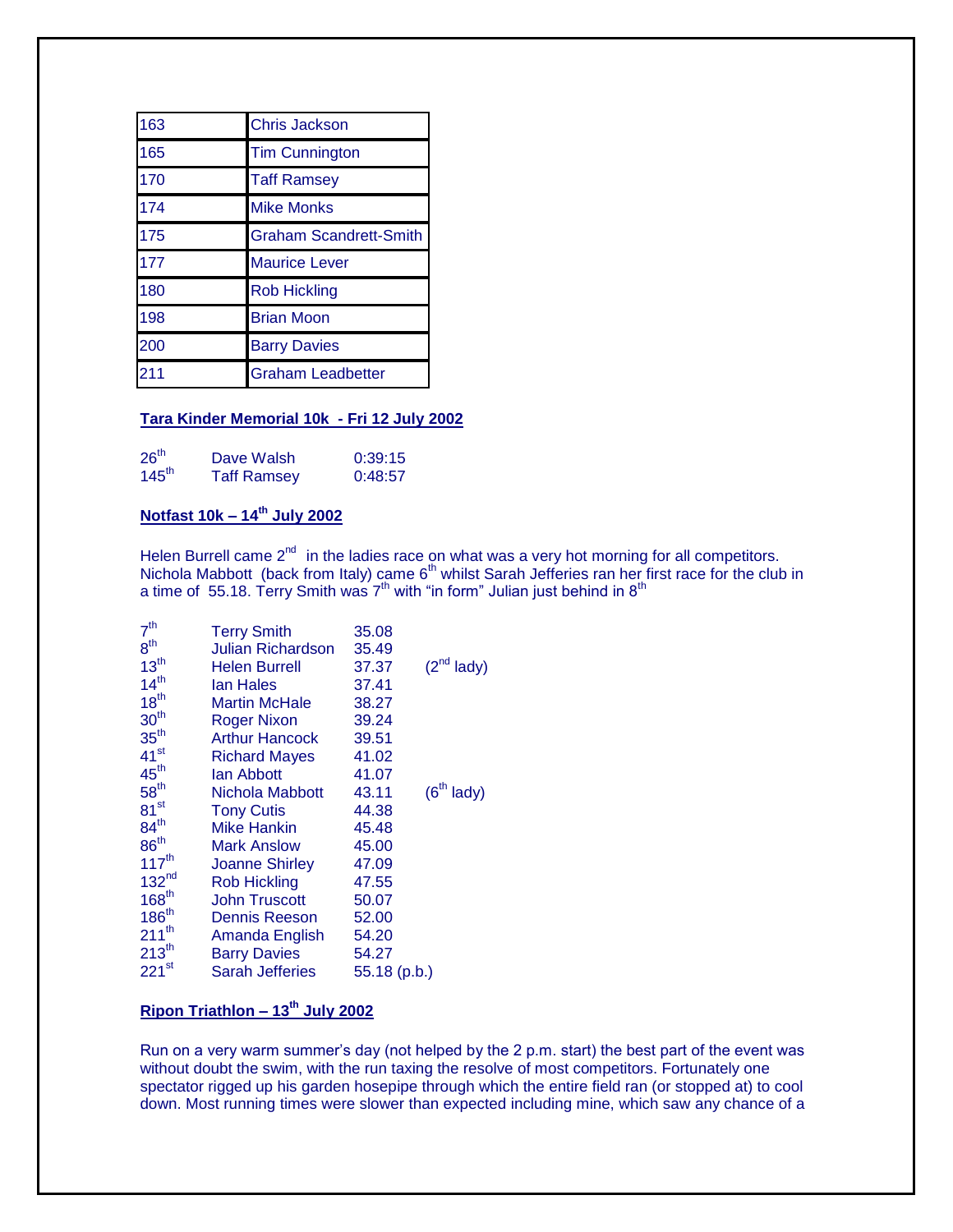p.b. on the course disappear. (Loosing extra time by not staying on the bike course also did not help. So much about checking the racecourse beforehand - see article in this months newsletter!). - kevin

| <b>Position</b>     | MН<br>$(40-45 \text{ years})$ | <b>Name</b>               | <b>Swim</b><br>1500m | <b>Bike</b><br>41 <sub>k</sub> | Run<br><b>10k</b> | <b>Total</b><br>Time |
|---------------------|-------------------------------|---------------------------|----------------------|--------------------------------|-------------------|----------------------|
| $141$ <sup>st</sup> | 29/41                         | Kevin<br><b>Humphrevs</b> | 28.04                | 75.12                          | 46.16             | 2.29.32              |

#### **Harwick Hall 6.2 miles**

 $6<sup>th</sup>$ Clive Greyson 37.44 Bob Litchfield Mike Monks John Truscott

#### **Arron ½ marathon**

21<sup>st</sup> Clive Greyson 86.22

# **Heritage series individual results - 2002**

### **Men - Overall Position**

| 5                                    | <b>Mark</b>     | Yates           | М   | 01:41:50 |  |
|--------------------------------------|-----------------|-----------------|-----|----------|--|
| 6                                    | <b>Terrance</b> | <b>Smith</b>    | М   | 01:42:32 |  |
| 9                                    | <b>Nigel</b>    | Cobb            | М   | 01:44:41 |  |
| 11                                   | <b>Stanley</b>  | Pascoe          | M40 | 01:45:52 |  |
| 17                                   | Phil            | Wombwell        | М   | 01:48:23 |  |
| 21                                   | Martyn          | <b>McHale</b>   | М   | 01:49:27 |  |
| 23                                   | lan             | Hales           | М   | 01:50:30 |  |
| 27                                   | Graeme          | <b>Brown</b>    | M40 | 01:51:40 |  |
| 30                                   | lan             | Abbott          | М   | 01:52:55 |  |
| 34                                   | <b>Richard</b>  | <b>Mayes</b>    | M40 | 01:54:11 |  |
| 35                                   | Roger           | <b>Nixon</b>    | М   | 01:54:56 |  |
| 42                                   | James           | <b>Butler</b>   | М   | 01:56:53 |  |
| 53                                   | <b>Trevor</b>   | <b>Onions</b>   | M40 | 02:00:24 |  |
| 92                                   | Andrew          | <b>Stredder</b> | м   | 02:07:54 |  |
| 106                                  | <b>Bruce</b>    | Olpin           | М   | 02:10:24 |  |
| 143                                  | R               | <b>Hickling</b> | M50 | 02:19:50 |  |
|                                      |                 |                 |     |          |  |
| <b>Ladies - Ladies Only Position</b> |                 |                 |     |          |  |

|    | Ann    | Ford          | F50 | 01:51:09 |
|----|--------|---------------|-----|----------|
| 11 | Chloe  | <b>Nelson</b> | н   | 02:09:58 |
| 14 | Sandra | Schneider     |     | 02:13:34 |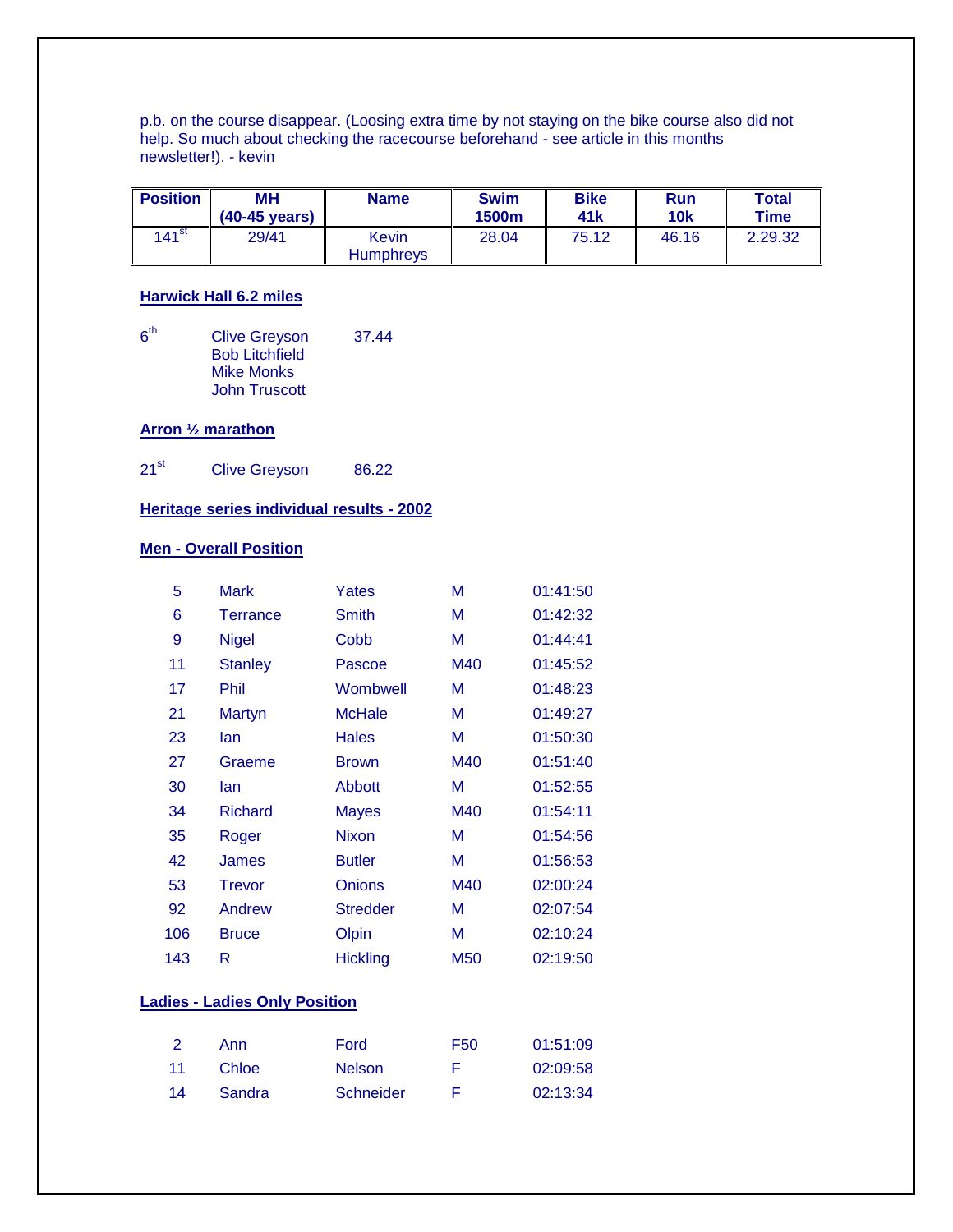| -33 | Ruth     | <b>Sturt</b> |   | 02:26:16 |
|-----|----------|--------------|---|----------|
| -36 | Amanda   | English      | F | 02:29:47 |
| 59  | Philippa | Fabb         | н | 02:53:54 |

### **Heritage results by Category - 2002**

#### **Senior Men**

| 5  | <b>Mark</b>     | Yates           | M | 01:41:50 |
|----|-----------------|-----------------|---|----------|
| 6  | <b>Terrance</b> | Smith           | M | 01:42:32 |
| 8  | <b>Nigel</b>    | Cobb            | M | 01:44:41 |
| 14 | Phil            | Wombwell        | M | 01:48:23 |
| 18 | Martyn          | <b>McHale</b>   | M | 01:49:27 |
| 19 | lan             | <b>Hales</b>    | M | 01:50:30 |
| 23 | lan             | Abbott          | M | 01:52:55 |
| 25 | Roger           | <b>Nixon</b>    | M | 01:54:56 |
| 31 | James           | <b>Butler</b>   | м | 01:56:53 |
| 50 | Andrew          | <b>Stredder</b> | м | 02:07:54 |
| 56 | <b>Bruce</b>    | Olpin           | M | 02:10:24 |

### **Men V40**

| 2  | <b>Stanley</b> | Pascoe        | M40 | 01:45:52 |
|----|----------------|---------------|-----|----------|
| 4  | Graeme         | <b>Brown</b>  | M40 | 01:51:40 |
| 6  | <b>Richard</b> | <b>Mayes</b>  | M40 | 01:54:11 |
| 11 | Trevor         | <b>Onions</b> | M40 | 02:00:24 |

#### **Men V50**

| -15 | <b>Hickling</b> | M50 | 02:19:50 |
|-----|-----------------|-----|----------|
|     |                 |     |          |

# **Senior Ladies**

| 9  | Chloe    | <b>Nelson</b>    | ь | 02:09:58 |
|----|----------|------------------|---|----------|
| 11 | Sandra   | <b>Schneider</b> | н | 02:13:34 |
| 26 | Ruth     | <b>Sturt</b>     | F | 02:26:16 |
| 28 | Amanda   | English          | F | 02:29:47 |
| 43 | Philippa | Fabb             |   | 02:53:54 |

#### **Heritage team results - 2002**

#### **Men teams**

| <b>Redhill RR</b> | Mark | Yates |  |
|-------------------|------|-------|--|
|                   |      |       |  |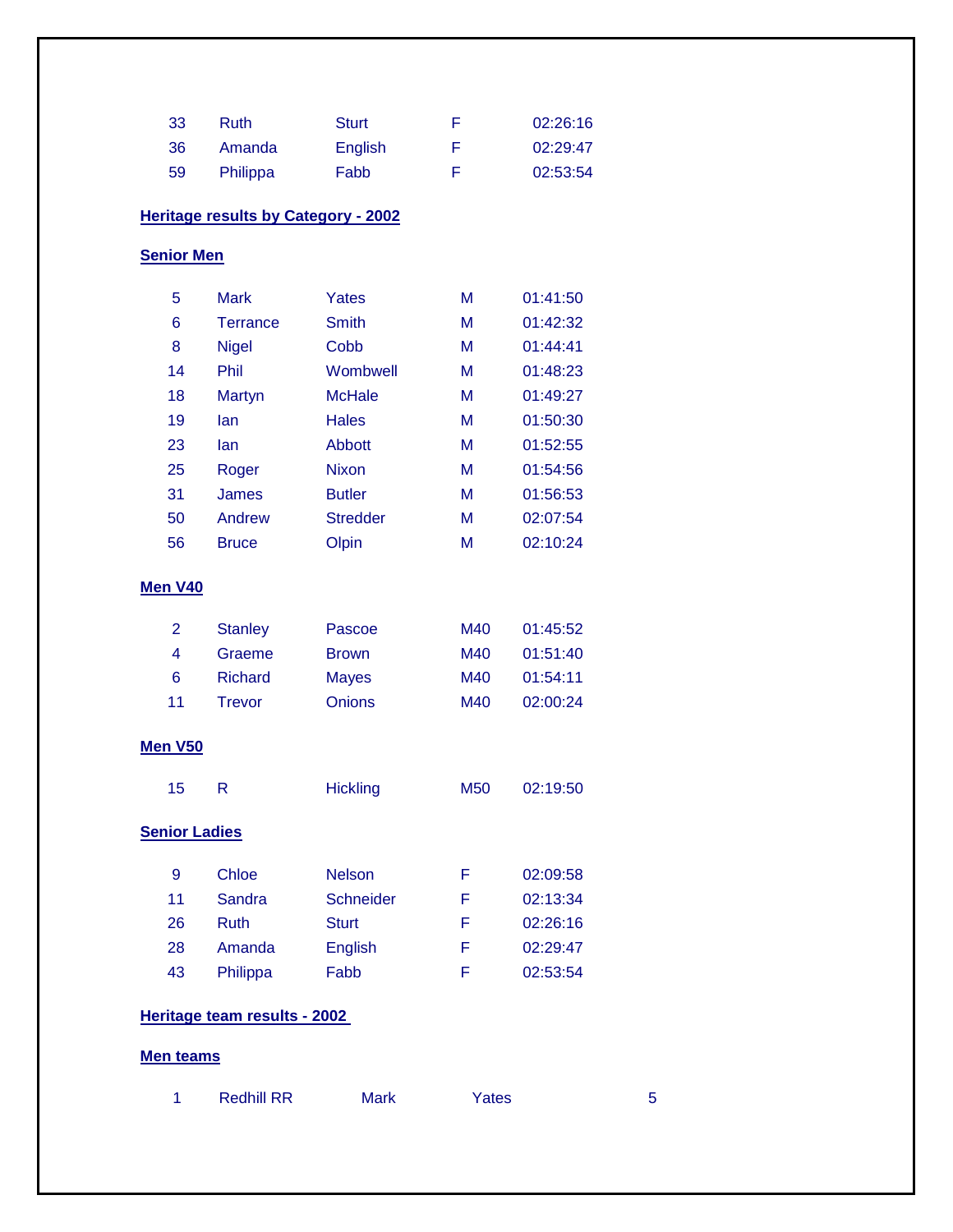|    |                   | <b>Terrance</b> | <b>Smith</b>    | 6   |
|----|-------------------|-----------------|-----------------|-----|
|    |                   | <b>Nigel</b>    | Cobb            | 9   |
| 4  | <b>Redhill RR</b> | <b>Stanley</b>  | Pascoe          | 11  |
|    |                   | Phil            | Wombwell        | 17  |
|    |                   | Martyn          | <b>McHale</b>   | 21  |
| 7  | <b>Redhill RR</b> | lan             | <b>Hales</b>    | 23  |
|    |                   | Graeme          | <b>Brown</b>    | 27  |
|    |                   | lan             | <b>Abbott</b>   | 30  |
| 10 | <b>Redhill RR</b> | <b>Richard</b>  | <b>Mayes</b>    | 34  |
|    |                   | Roger           | <b>Nixon</b>    | 35  |
|    |                   | <b>James</b>    | <b>Butler</b>   | 42  |
| 18 | <b>Redhill RR</b> | <b>Trevor</b>   | <b>Onions</b>   | 53  |
|    |                   | Andrew          | <b>Stredder</b> | 92  |
|    |                   | <b>Bruce</b>    | Olpin           | 106 |
|    |                   |                 |                 |     |

#### **Ladies**

| 3 | <b>Redhill RR</b> | Ann         | Ford             | 2  |
|---|-------------------|-------------|------------------|----|
|   |                   | Chloe       | <b>Nelson</b>    | 11 |
|   |                   | Sandra      | <b>Schneider</b> | 14 |
|   |                   |             |                  |    |
| 8 | <b>Redhill RR</b> | <b>Ruth</b> | <b>Sturt</b>     | 33 |
|   |                   | Amanda      | English          | 36 |
|   |                   | Philippa    | Fabb             | 59 |

#### **Mansfield ½ marathon – 7 th July 2002**

#### **Andy Wetherill & Helen Burrell both win at Mansfield !**

In a closely fought race over this testing course Andy Wetherill (Redhill) out sprinted Derry Suter (Mansfield) in the finishing straight to take the win. Both men had ran together for all of the race with Derry following Andy during the first half. When they both were again sighted at the end of the loop (10 & ½ mile mark) the roles had been reversed & that's how it stayed until the last 50 metres.

In the ladies race Helen Burrell (Redhill) had a comfortable winning margin whilst Helen Cawthorne was third.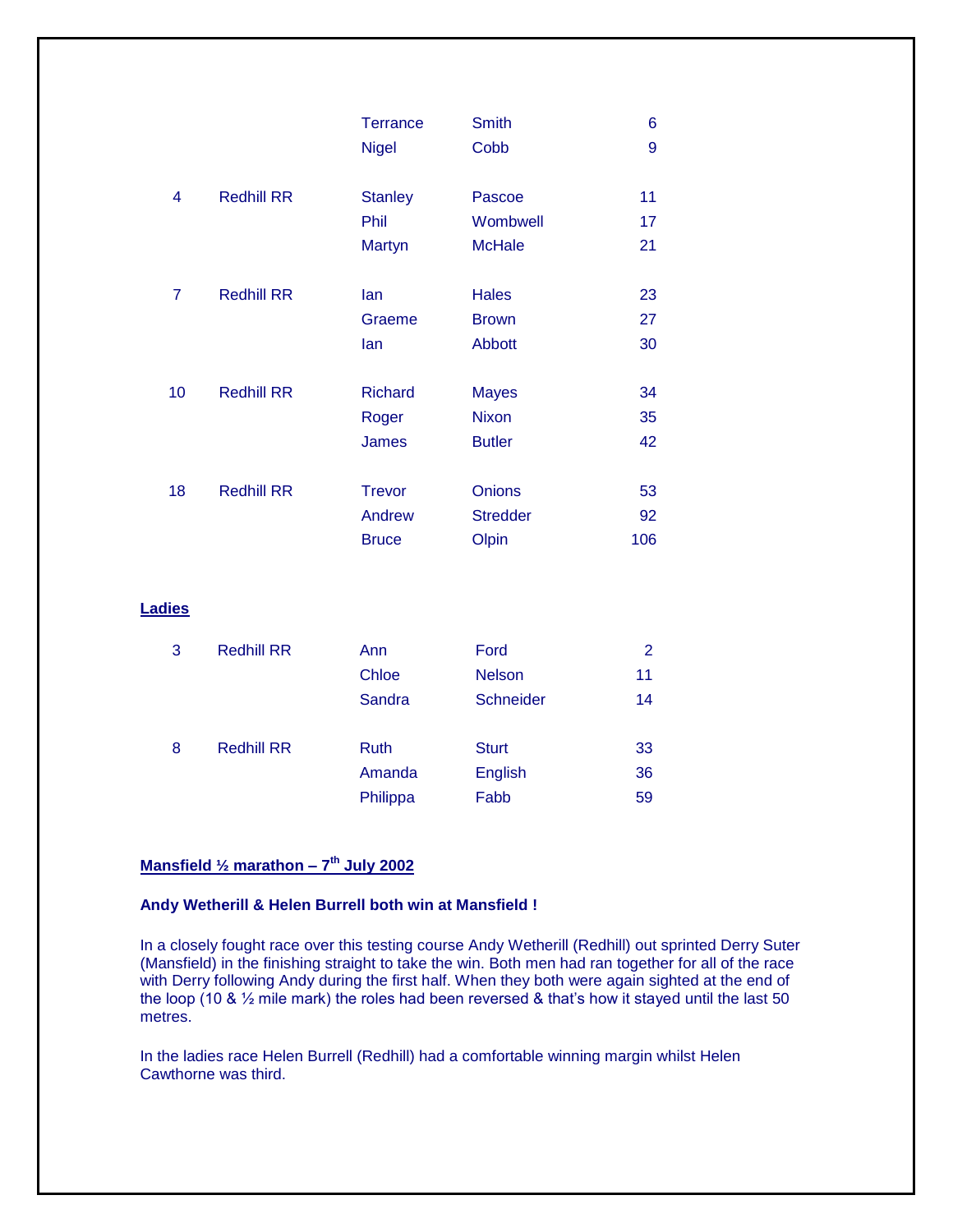| 1 <sup>st</sup> | Andy         | Wetherill      | 71.18  | 1 st                 |
|-----------------|--------------|----------------|--------|----------------------|
| 21              | <b>Terry</b> | <b>Smith</b>   | 79.13  |                      |
| 27              | <b>Mark</b>  | Redwood        | 81.12  |                      |
| 30              | Julian       | Richardson     | 82.02  |                      |
| 32              | <b>Nigel</b> | Cobb           | 82.28  |                      |
| 35              | <b>Helen</b> | <b>Burrell</b> | 82.53  | 1st lady             |
| 38              | <b>Clive</b> | Greyson        | 83.42  |                      |
| 49              | <b>Helen</b> | Cawthorne      | 85.10  | 3 <sup>rd</sup> lady |
| 63              | <b>David</b> | Walsh          | 86.41  |                      |
| 72              | lan          | Abbott         | 87.47  |                      |
| 219             | <b>Bob</b>   | Litchfield     | 99.57  |                      |
| 307             | <b>Mike</b>  | <b>Hankin</b>  | 106.17 |                      |

#### **Heritage series results**

After the final race of the series "Redhill's" mens team of Mark, Terry & Nigel won the Heritage series team event. In the ladies team race which had been too close to call throughout the series Formula One eventually triumphed equal on points with Long Eaton with our ladies team of Ann, Chloe & Sandra one point adrift in 3<sup>rd</sup> place. Ann also was 2<sup>nd</sup> lady overall & won her age category, Stan was  $2^{nd}$  M40 in the series.

#### **Colwick 5m – 4 th July 2002**

#### **Men - Overall Positions**

| 9   | <b>Mark</b>    | Yates           | M   | 00:27:50 |
|-----|----------------|-----------------|-----|----------|
| 10  | Terrance       | <b>Smith</b>    | M   | 00:28:02 |
| 17  | <b>Stanley</b> | Pascoe          | M40 | 00:28:42 |
| 19  | <b>Nigel</b>   | Cobb            | M   | 00:28:50 |
| 24  | Phil           | Wombwell        | M   | 00:29:20 |
| 25  | lan            | <b>Hales</b>    | M   | 00:29:22 |
| 30  | Martyn         | <b>McHale</b>   | M   | 00:29:43 |
| 32  | Graeme         | <b>Brown</b>    | M40 | 00:29:45 |
| 44  | lan            | <b>Abbott</b>   | M   | 00:30:51 |
| 52  | <b>Richard</b> | <b>Mayes</b>    | M40 | 00:31:34 |
| 55  | Roger          | <b>Nixon</b>    | M   | 00:31:37 |
| 67  | <b>James</b>   | <b>Butler</b>   | M   | 00:31:59 |
| 78  | Trevor         | <b>Onions</b>   | M40 | 00:32:36 |
| 132 | <b>Mike</b>    | <b>Hankin</b>   | M   | 00:34:37 |
| 144 | <b>Bruce</b>   | Olpin           | M   | 00:34:51 |
| 149 | Andrew         | <b>Stredder</b> | M   | 00:35:10 |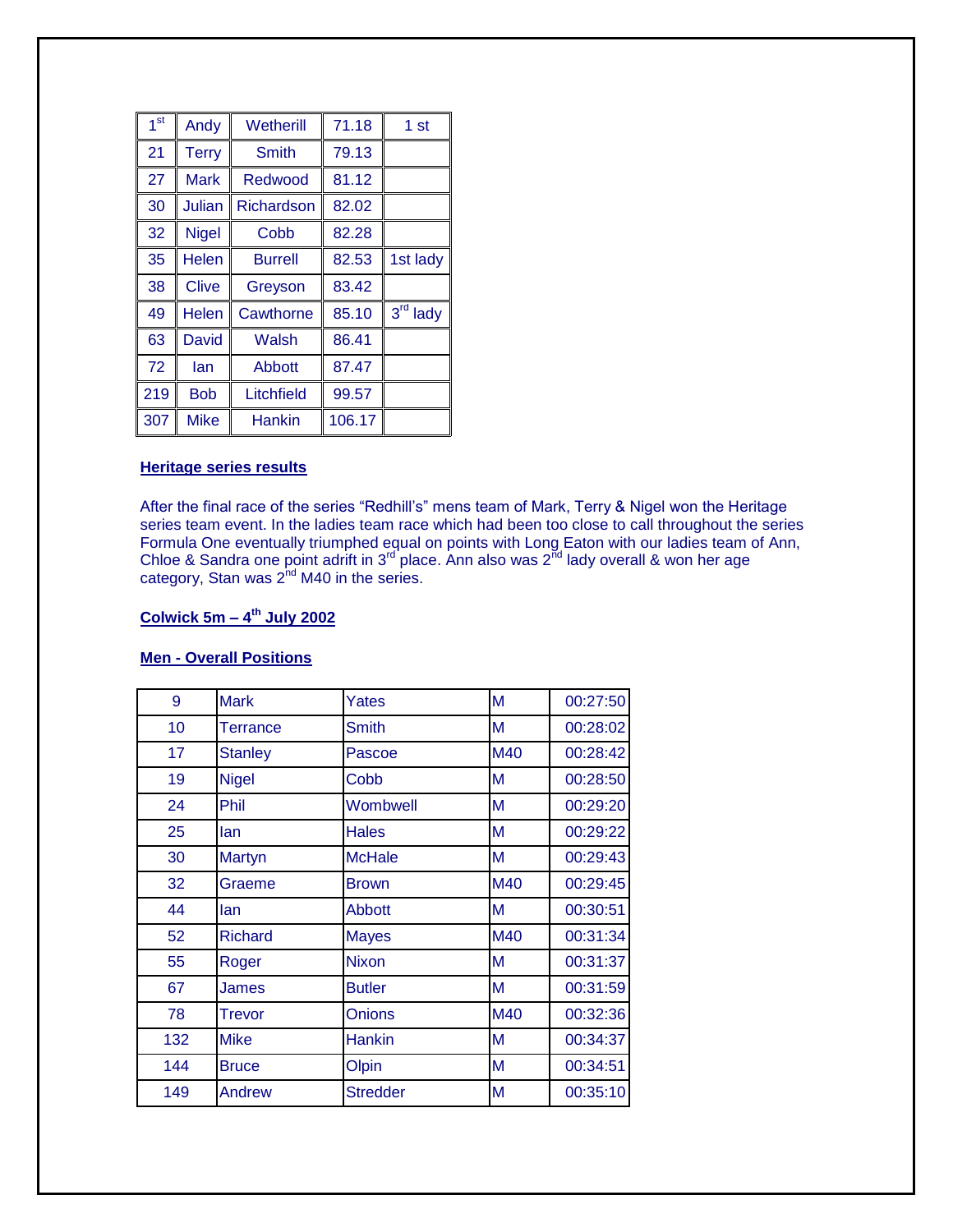| 193 | <b>Kevin</b> | <b>Humphreys</b> | M40        | 00:36:41 |
|-----|--------------|------------------|------------|----------|
| 228 | R            | <b>Hickling</b>  | <b>M50</b> | 00:38:23 |
| 229 | Dennis       | <b>O'Neill</b>   | <b>M50</b> | 00:38:41 |
| 255 | <b>Mark</b>  | <b>Taylor</b>    | M40        | 00:39:41 |
| 283 | Dennis       | Reeson           | <b>M50</b> | 00:41:02 |
| 295 | <b>Barry</b> | <b>Davies</b>    | <b>M60</b> | 00:42:00 |

# **Ladies Only Positions**

| 2  | Ann           | Ford          | F <sub>50</sub> | 00:29:58 |
|----|---------------|---------------|-----------------|----------|
| 16 | <b>Chloe</b>  | <b>Nelson</b> | F               | 00:35:18 |
| 26 | Sandra        | Schneider     | F               | 00:36:40 |
| 39 | Pearl         | <b>Dixon</b>  | F               | 00:39:00 |
| 46 | <b>Ruth</b>   | <b>Sturt</b>  | F               | 00:40:03 |
| 56 | Amanda        | English       | F               | 00:41:09 |
| 78 | Philippa      | Fabb          | F               | 00:45:54 |
| 80 | <b>Tracey</b> | Lowton        | F               | 00:46:23 |

# **Forest 4m – 2 nd July 2002**

# **Men - Overall Positions**

| 6   | <b>Mark</b>    | Yates            | M   | 00:22:17 |
|-----|----------------|------------------|-----|----------|
| 8   | Terrance       | <b>Smith</b>     | M   | 00:22:30 |
| 11  | <b>Nigel</b>   | Cobb             | M   | 00:22:49 |
| 15  | <b>Stanley</b> | Pascoe           | M40 | 00:23:13 |
| 16  | Phil           | Wombwell         | M   | 00:23:16 |
| 17  | lan            | <b>Hales</b>     | M   | 00:23:17 |
| 23  | <b>Martyn</b>  | <b>McHale</b>    | M   | 00:23:36 |
| 29  | Graeme         | <b>Brown</b>     | M40 | 00:24:07 |
| 38  | <b>James</b>   | <b>Butler</b>    | M   | 00:24:35 |
| 39  | <b>Richard</b> | <b>Mayes</b>     | M40 | 00:24:41 |
| 45  | Roger          | <b>Nixon</b>     | M   | 00:25:07 |
| 70  | <b>Trevor</b>  | <b>Onions</b>    | M40 | 00:26:05 |
| 101 | <b>Andrew</b>  | <b>Stredder</b>  | M   | 00:27:20 |
| 129 | <b>Mike</b>    | <b>Hankin</b>    | M   | 00:27:55 |
| 149 | <b>Bruce</b>   | Olpin            | M   | 00:28:28 |
| 166 | <b>Kevin</b>   | <b>Humphreys</b> | M40 | 00:29:09 |
| 202 | R              | <b>Hickling</b>  | M50 | 00:30:39 |
| 220 | <b>Mark</b>    | <b>Taylor</b>    | M40 | 00:31:36 |